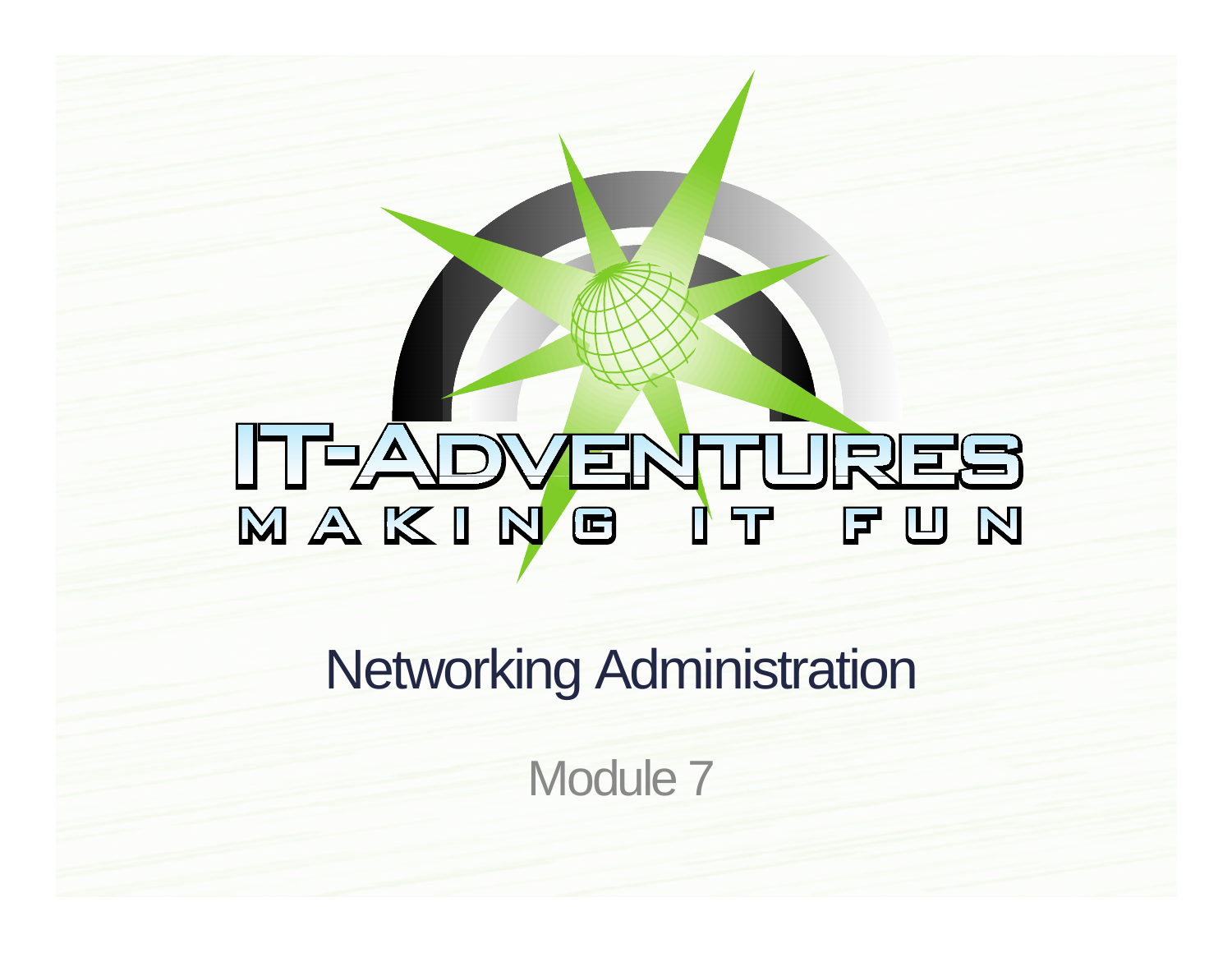Network Component Review

- NIC Network Interface Card transceiver that allows a computer to transmit and receive information with other devices
- Bridge Layer 2 device Not in use much, but conceptually it joined two networks and repeated traffic destined to the adjacent network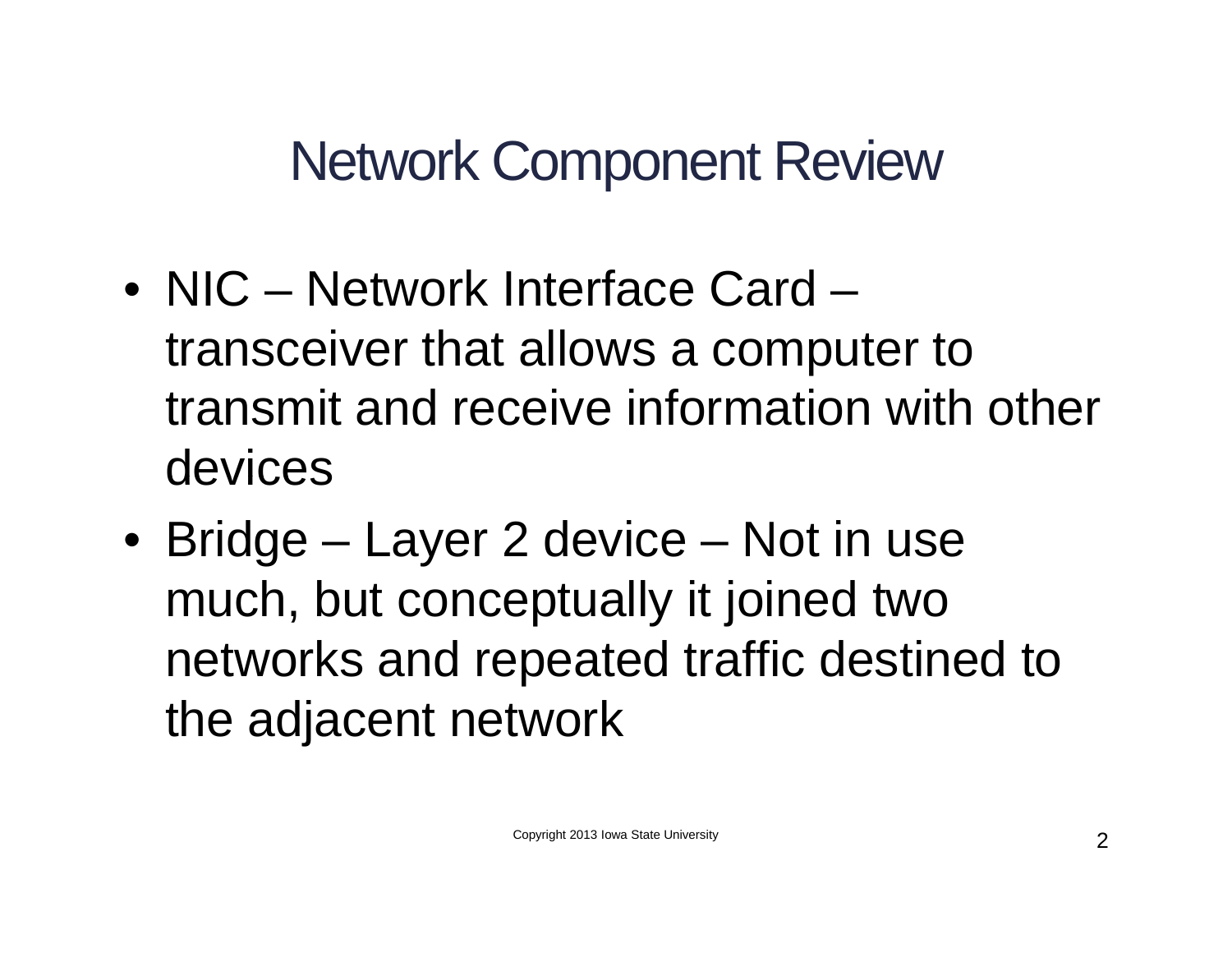# Network Component Review

- Hub Layer 2 physically terminates multiple twisted pair cables in a common device and provides a common communications channel for attached devices.
	- Every device hears every other device
- Switch Layer 2 physically terminates multiple twisted pair cables in a common device and provides a private channel with each connected device. Allows devices to communicate with other attached devices by repeating traffic to only the attached destination device.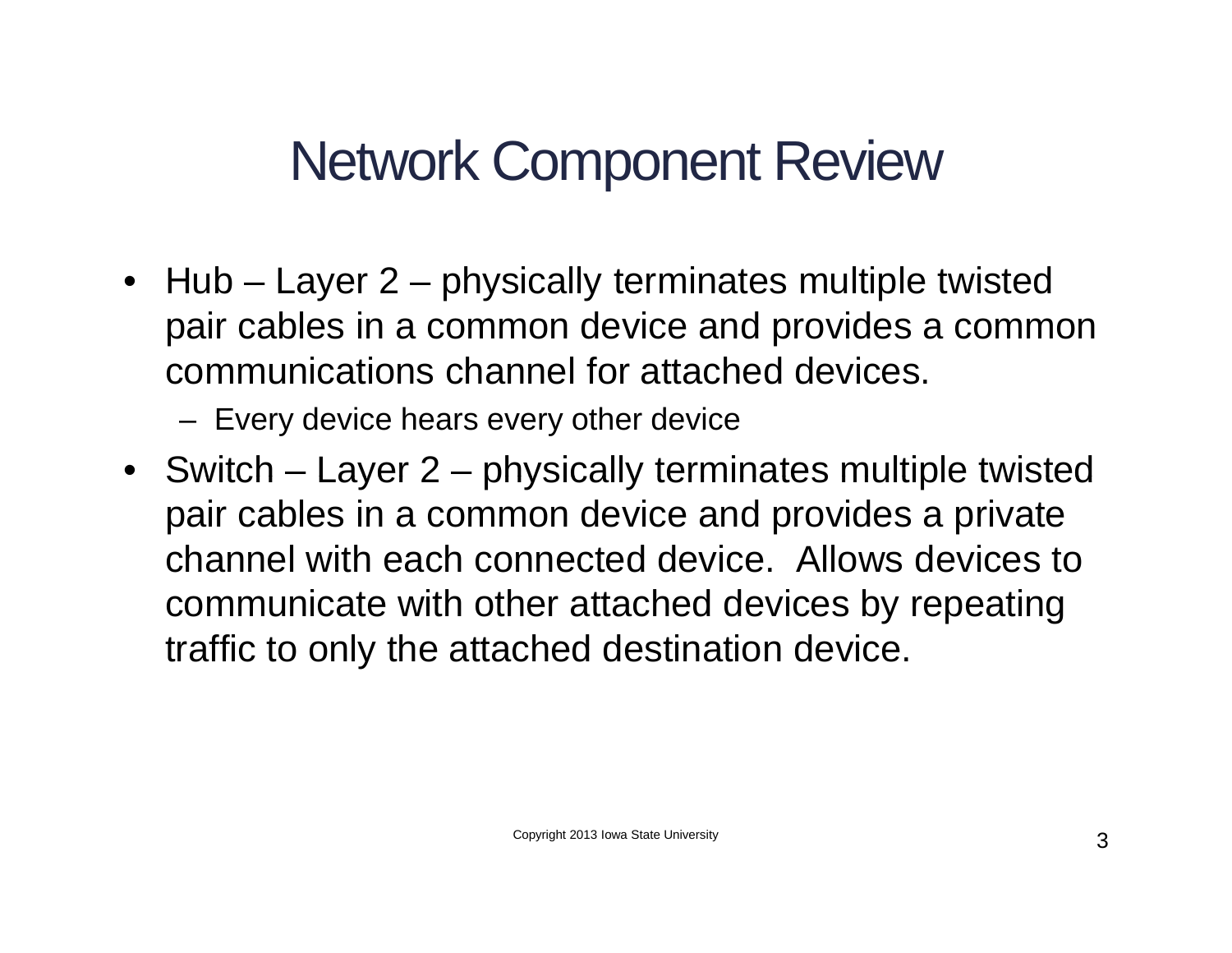Network Component Review

• Router – Layer 3 – Forwards received IP packets to one of its NICs based on the subnet of the destination and routing rules.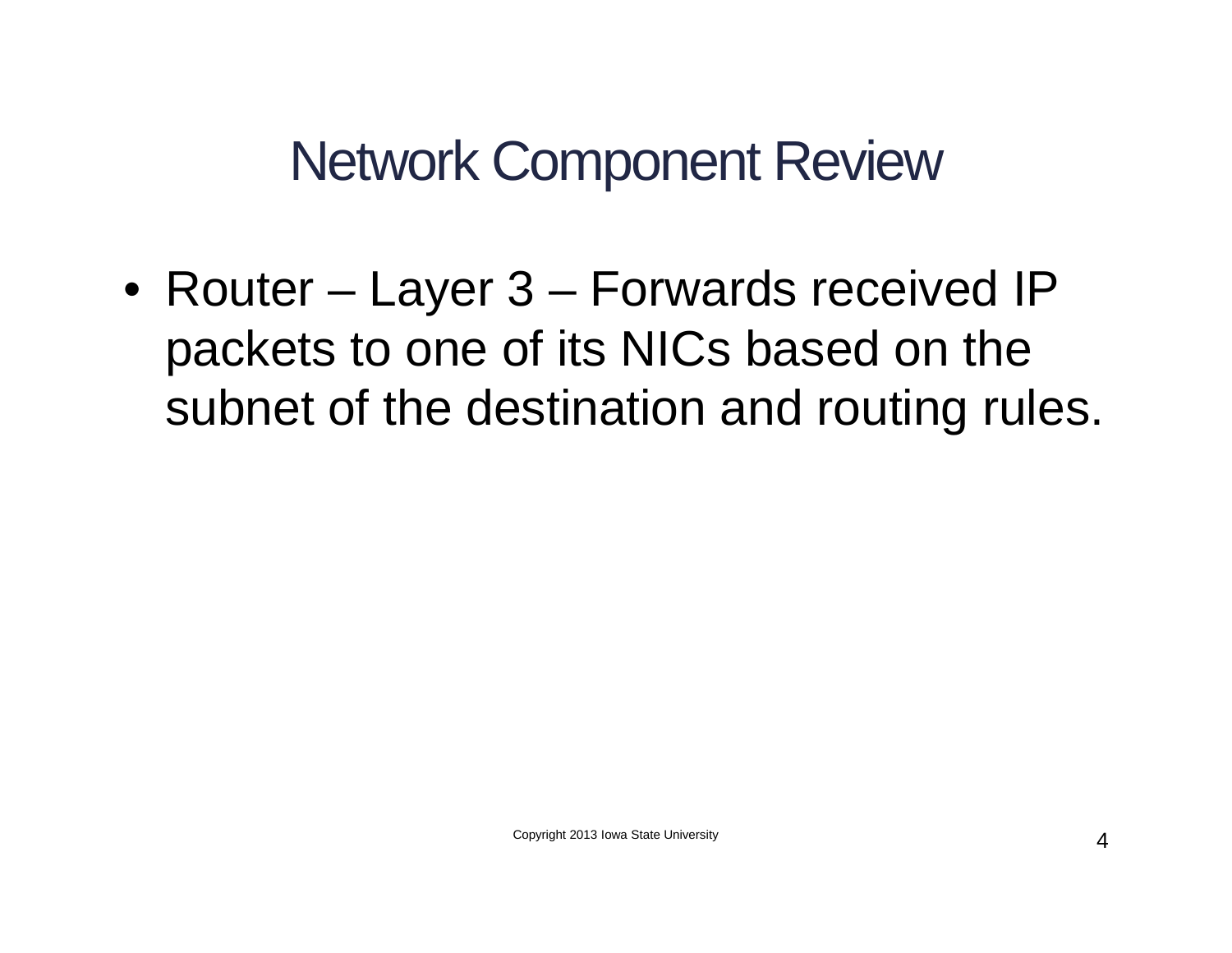- Purpose Limit the network exposure of systems behind it from the network on its untrusted side – commonly the Internet.
- Firewalls are Layer 3 or Layer 7 devices
	- High Bandwidth connections are protected by Layer 3 devices
- Firewalls can be attached to multiple networks
	- Firewall attempts to restrict access to each network Copyright 2013 Iowa State University 5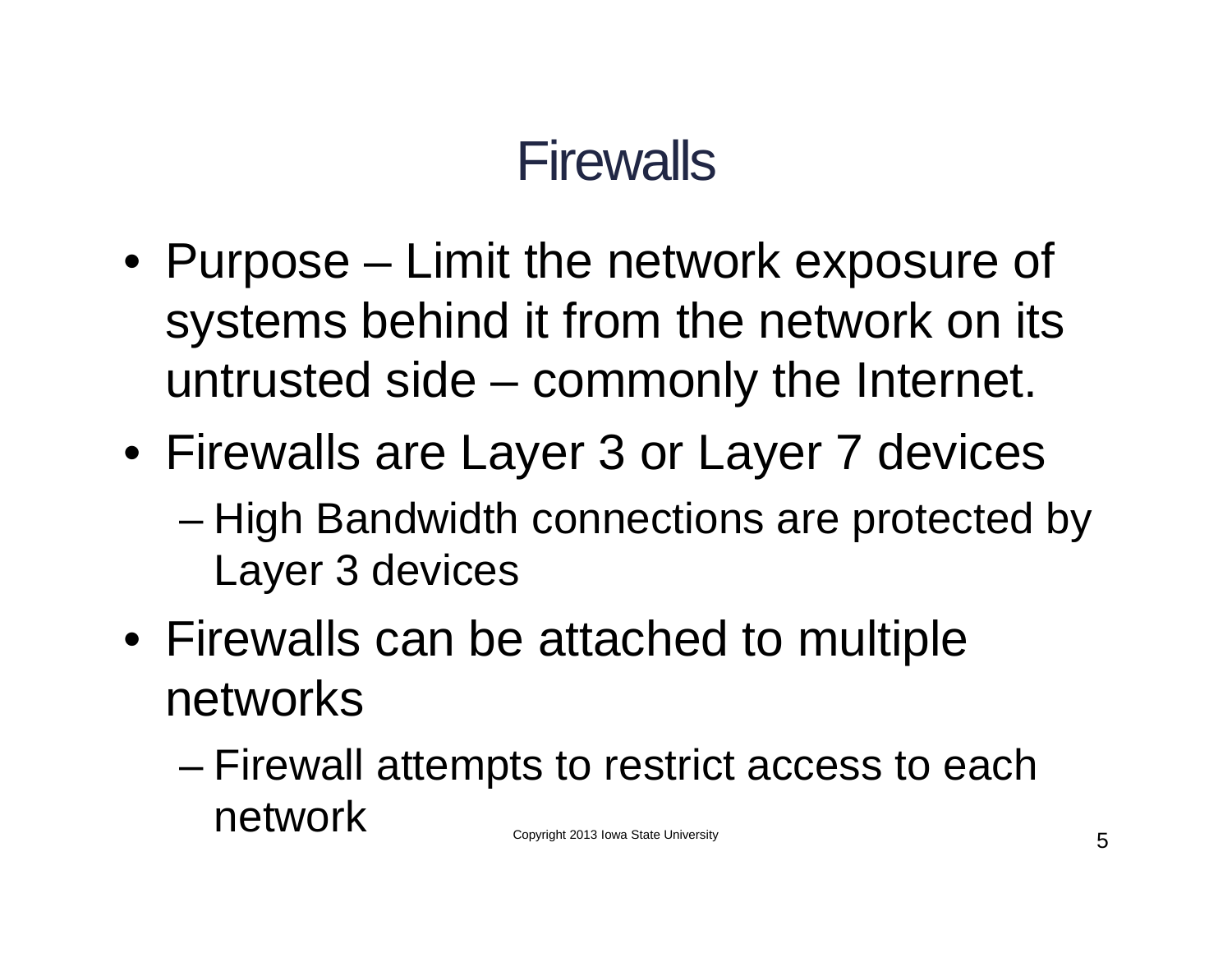- Layer 3 Functionality Inspects packets and allows those that match rules (firewall policy) and discards everything else
	- Allowed packets are forwarded to the correct interface on the firewall – like a router
	- Stateful inspection means that the firewall understands protocols with state like TCP
		- The initiating "syn packet" will be denied as well as all the following packets related to the desired but denied session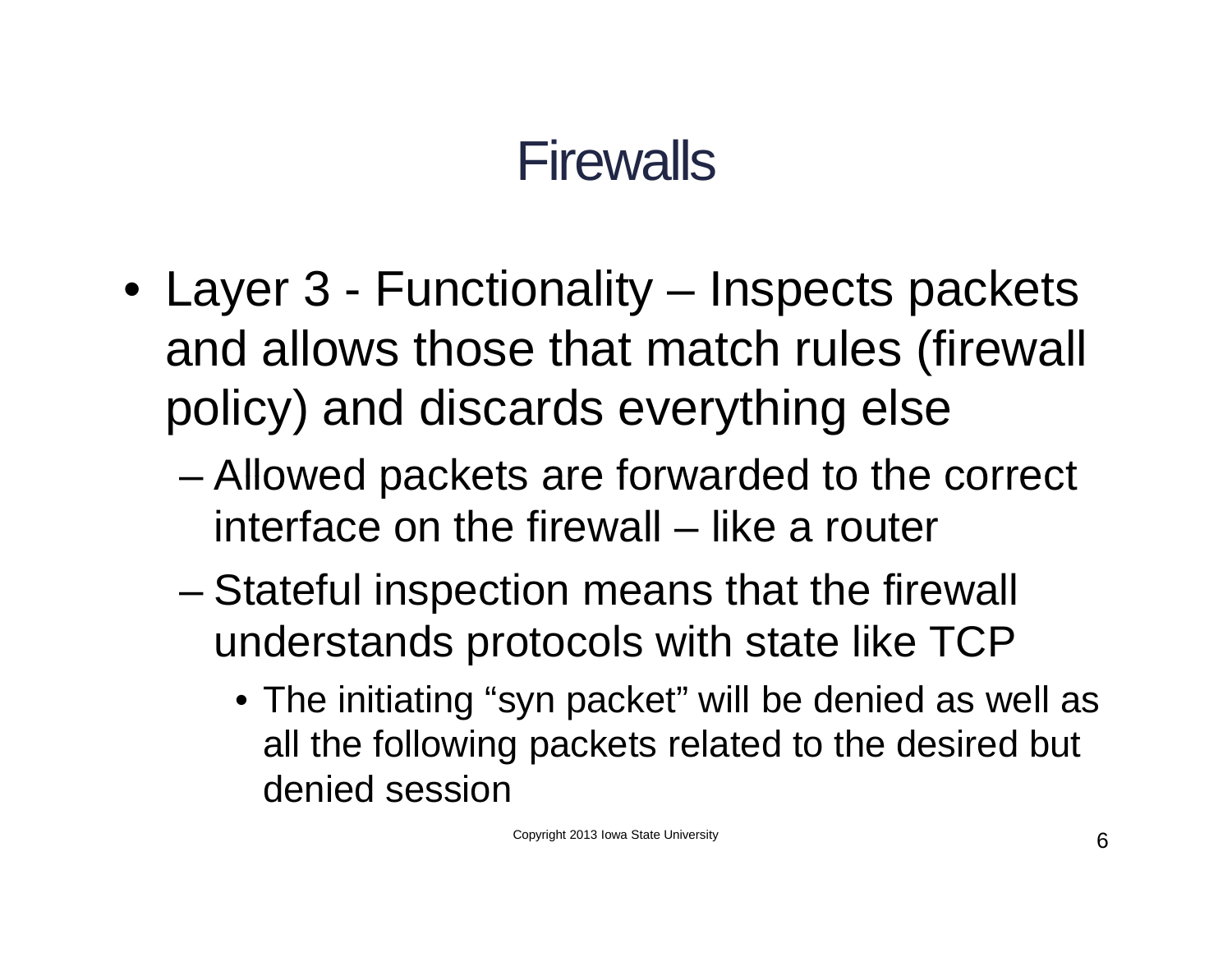

Copyright 2013 Iowa State University **7**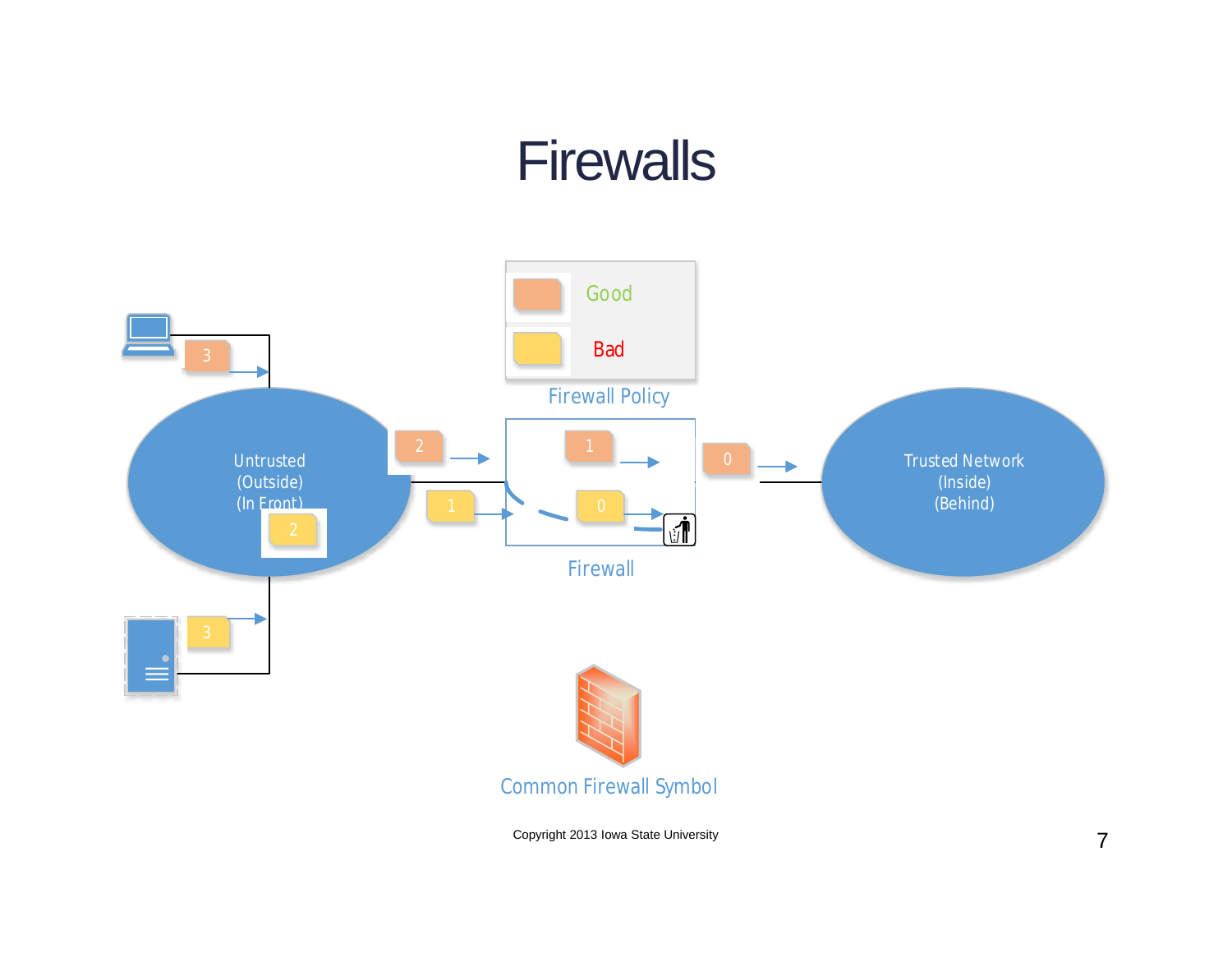- Layer 7 Proxy Firewalls Functionality
	- Secured computer running tiny reliable programs that intercept connections.
	- Connection is made with proxy by client and proxy makes new connection with destination
	- Proxy enforces protocol
	- Proxy policy rules can be sensitive to protocol and potentially content
	- Some proxy firewalls have Layer 3 features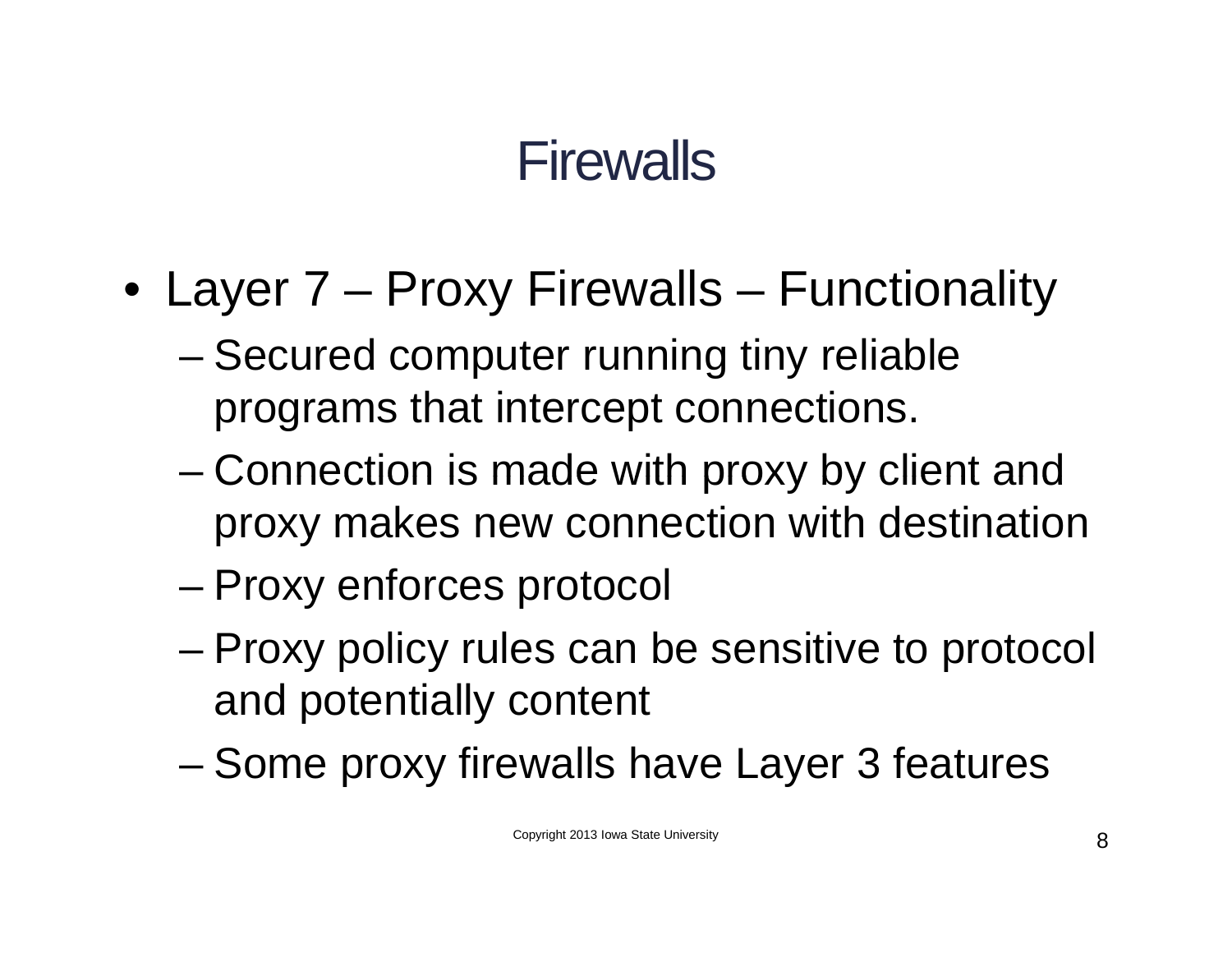- Routers can be configured to be Layer 3 firewalls with ACLs
- Specialized software or devices are trusted more
	- Pfsense, Layer 3, will be used by you
	- Keyhole in playground is a proxy firewall
	- Cisco, Checkpoint are big commercial vendors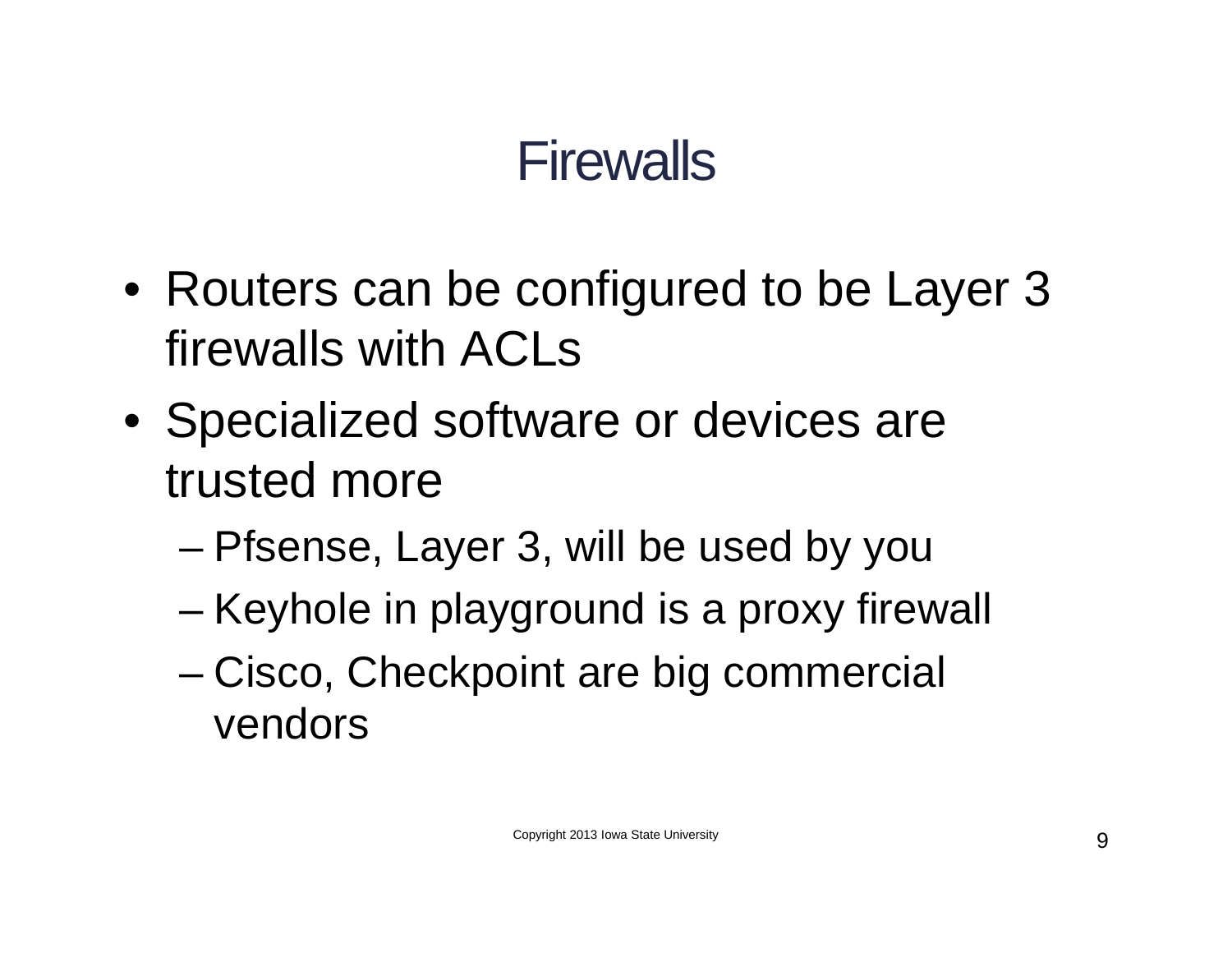# Firewalls are "Trouble"

- Correct use of firewalls requires all traffic to pass through them
- Network problems experienced by other administrators and users are commonly blamed on firewalls
	- Sometimes they are right
	- A better understanding of application may avoid firewall problems or false claims
		- Adjust firewall rules with correct information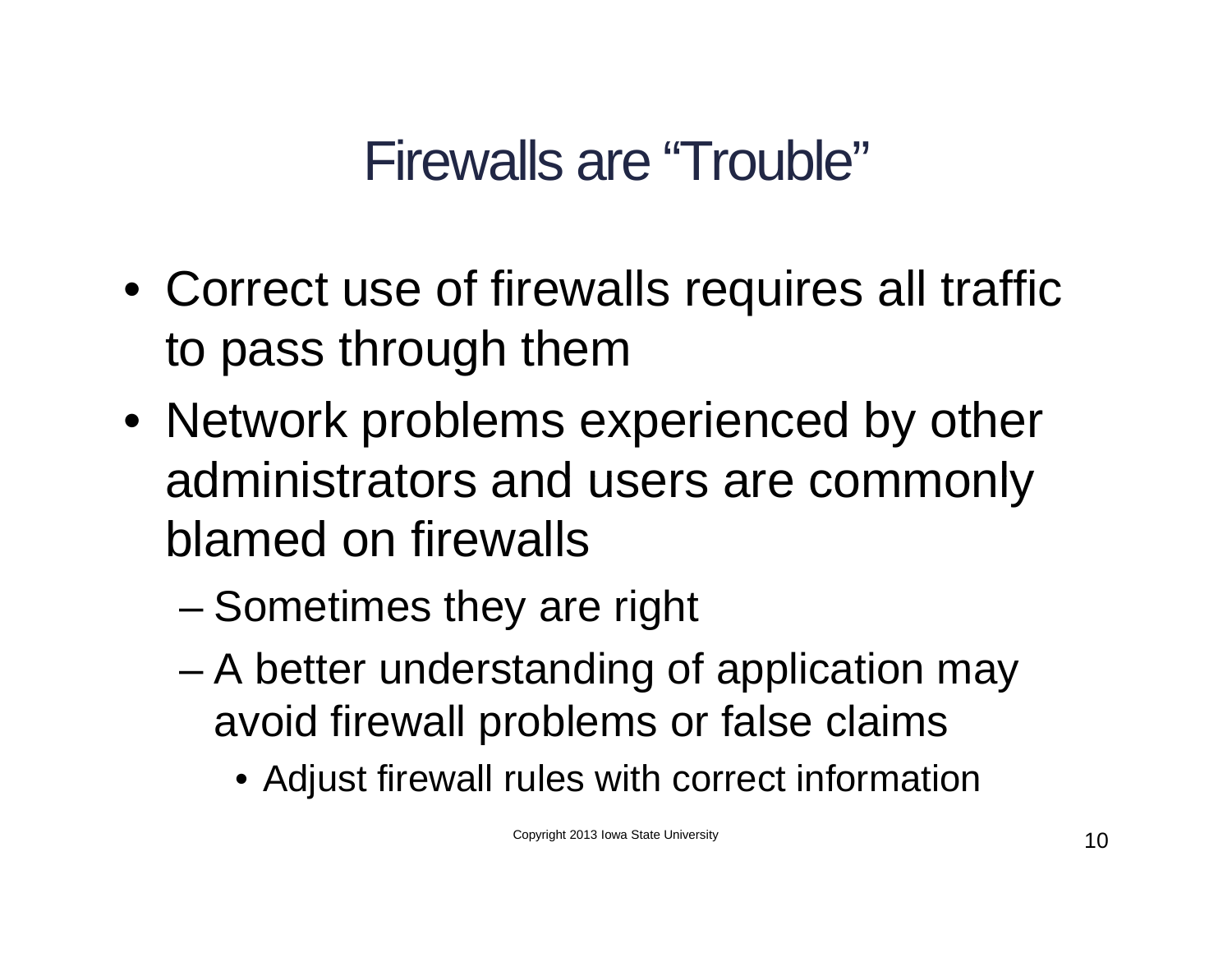#### ISEAGE Firewall



Copyright 2013 Iowa State University 11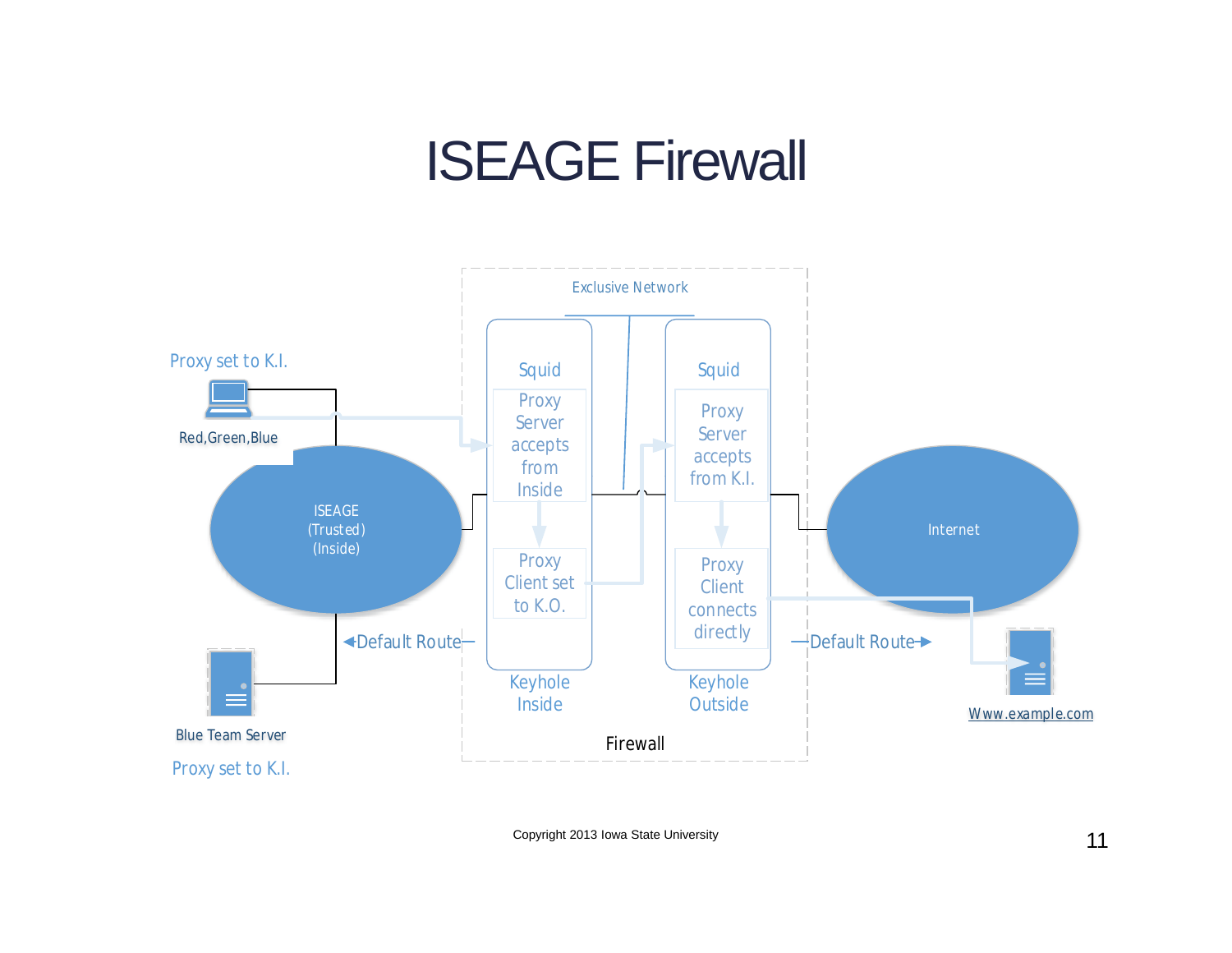# **Routing**

- Terms for router roles:
	- Adjacent router Network attached to router contains either source or destination of traffic
	- Intermediate router Traffic being forwarded by the router will be delivered to another router
- Needed when connecting two more IP networks together
	- Router typically has one or more NICs
	- Common to dedicate a NIC for each adjacent IP network
		- VLANs make it possible for more nets per NIC (advanced  $\text{topic)}$  Copyright 2013 Iowa State University 12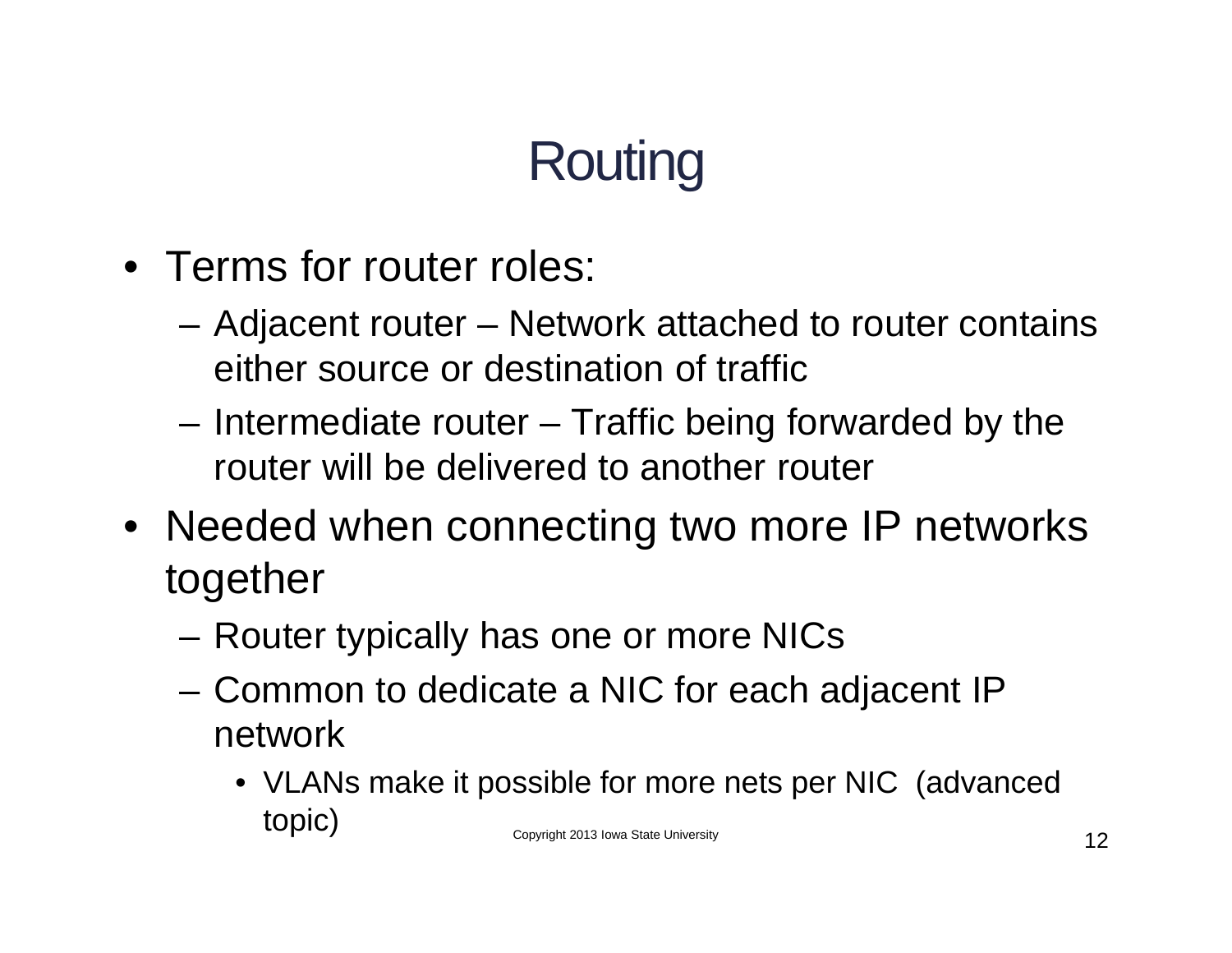#### IP Netmask Review

| <b>IP Address</b> | <b>Netmask</b>          | <b>Network Address</b> | <b>Host Address</b> |
|-------------------|-------------------------|------------------------|---------------------|
| 10.15.16.17       | $255.0.0.0 = 8$         | 10.0.0.0               | 15.16.17            |
| 10.200.5.87       | $255.255.255.0 = /24$   | 10.200.5.0             | 87                  |
| 129.64.87.145     | $255.255.0.0 = 716$     | 129.64.0.0             | 87.145              |
| 191.36.72.48      | $255.255.255.128 = /25$ | 191.36.72.0            | 48                  |
| 191.36.72.148     | $255.255.255.128 = 725$ | 191.36.72.128          | 20                  |
| 191.36.72.48      | $255.255.255.192 = 26$  | 191.36.72.0            | 48                  |
| 191.36.72.148     | $255.255.255.192 = 26$  | 191.36.72.128          | 20                  |
| 191.36.72.48      | $255.255.255.224 = 27$  | 191.36.72.32           | 16                  |
| 191.36.72.148     | $255.255.255.224 = /27$ | 191.36.72.128          | 20                  |
| 191.36.72.48      | $255.255.255.240 = /28$ | 191.36.72.48           | $\overline{0}$      |
| 191.36.72.148     | $255.255.255.240 = /28$ | 191.36.72.144          |                     |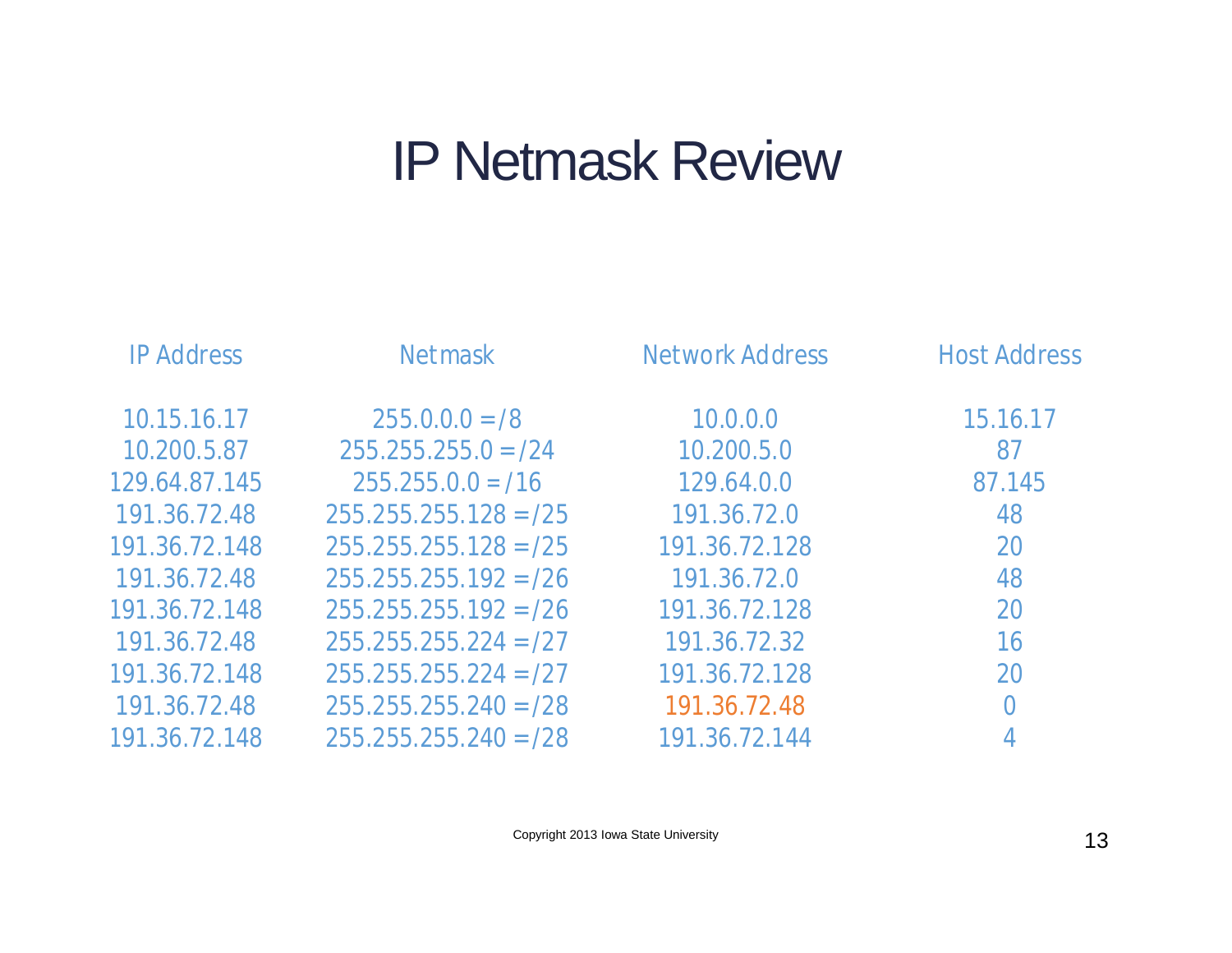#### IP Netmask Review

AND



#### Address 1011 1111.0010 0100.0100 1000.0011 0000

 1111.1111 1111.1111 1111.1000 0000 1111.1111 1111.1111 1111.1100 0000 1111.1111 1111.1111 1111.1110 0000 1111.1111 1111.1111 1111.1111 0000 1111.1111 1111.1111 1111.1111 1000 1111.1111 1111.1111 1111.1111 1100 1111.1111 1111.1111 1111.1111 1110 1111.1111 1111.1111 1111.1111 1111 **Mask** 

#### Network Address

191. 36. 72. ?? 1111.0010 0100.0100 1000.0000 0000 = 0  $1011 1111.0010 0100.0100 1000.0000 0000 = 0$  1111.0010 0100.0100 1000.0010 0000 = 16 1111.0010 0100.0100 1000.0011 0000 = 48 1111.0010 0100.0100 1000.0011 0000 = 48 1111.0010 0100.0100 1000.0011 0000 = 48 1111.0010 0100.0100 1000.0011 0000 = 48 1111.0010 0100.0100 1000.0011 0000 = 48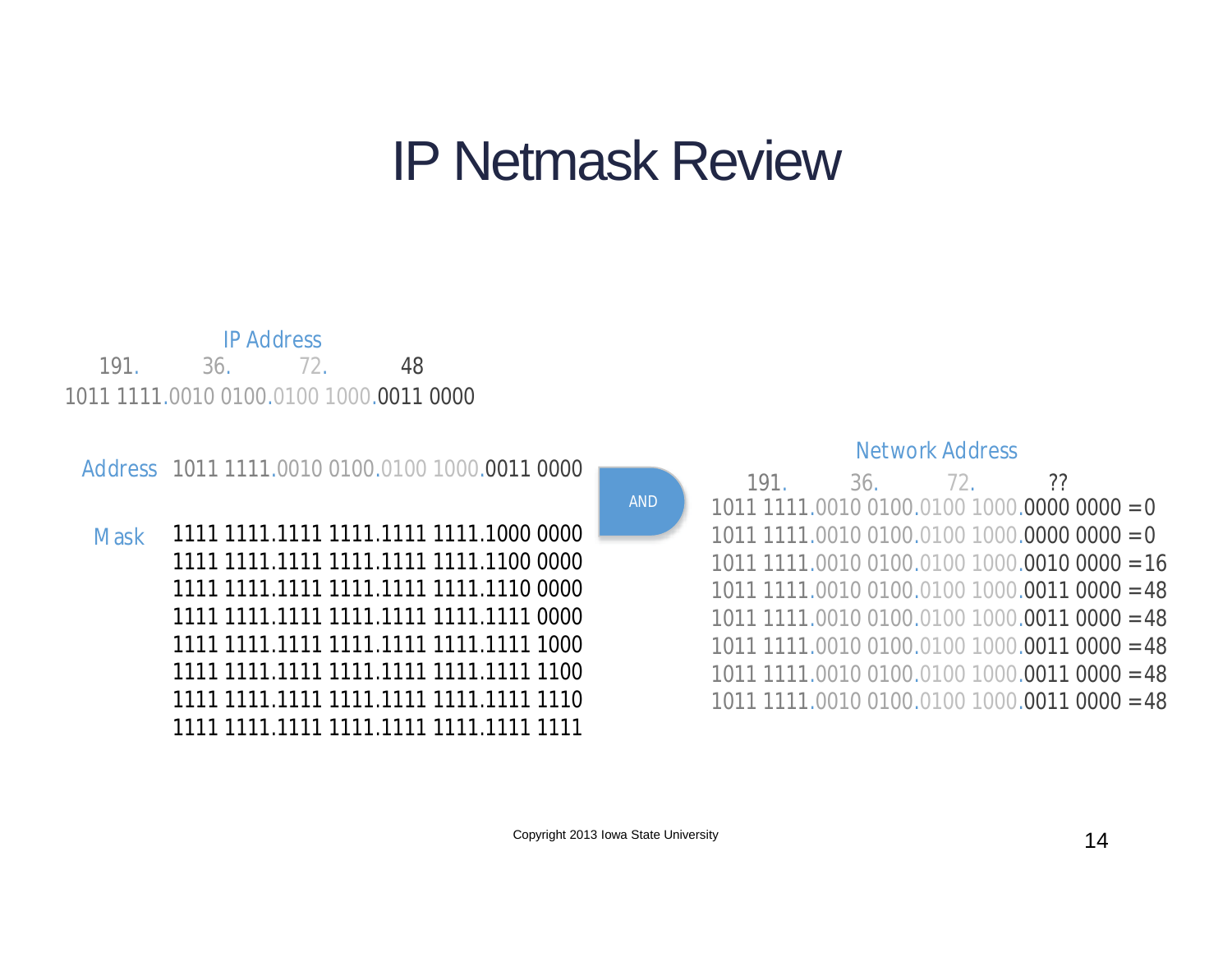# **Routing**

- Router knows from its rules if packet is destined to adjacent network
	- If so, packet is delivered "locally"
	- Router ARPs for destination device's MAC address and sends frame to correct NIC
- Routing rules needed for forwarding
	- Most common is Default Route
		- If no existing rules instructs otherwise, packet is forwarded to default router
		- Router ARPs for next router's MAC address and sends frame to correct NIC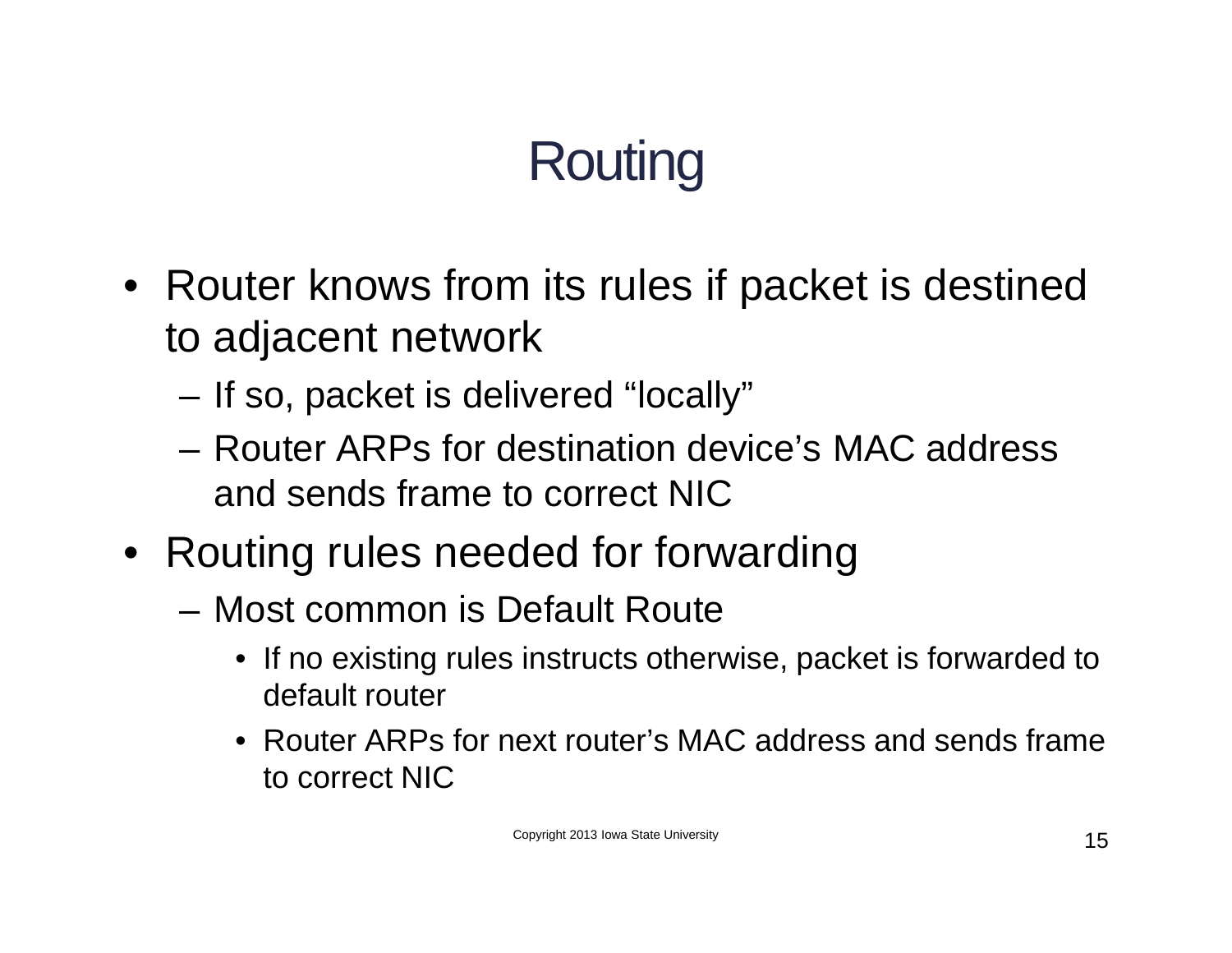# Routing Rules

- Many OS types recognize adjacent networks and automatically configure router rules for them
- Routing rules can be for network or a specific host
	- Network routes are most frequently configured
	- Rules consist of : Destination type, destination, gateway/router, netmask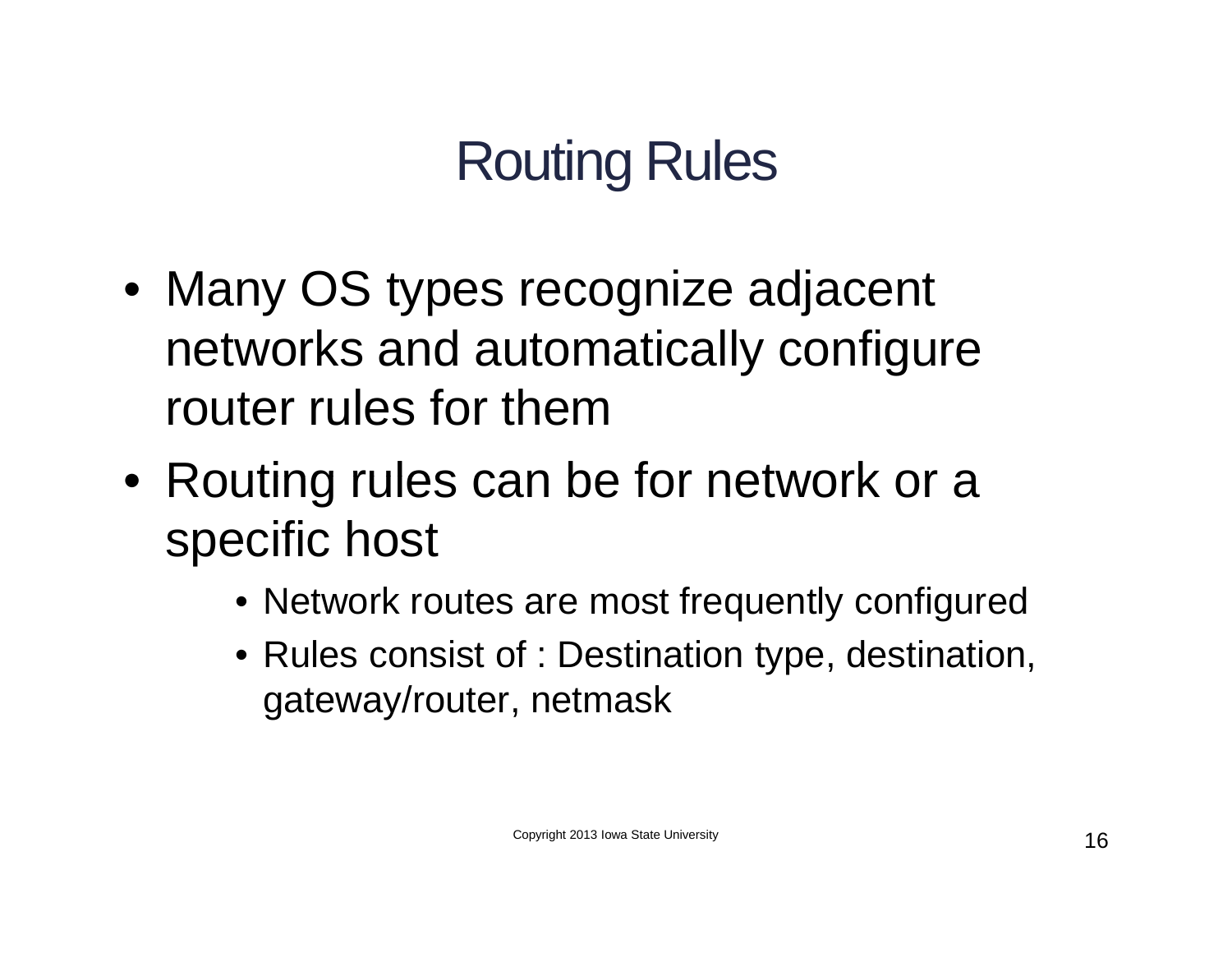# Routing Rules Management

- Large networks
	- Routing protocols are used to automatically configure routing tables on routers
		- Helpful when new networks are created and old networks are removed
		- Helpful when connectivity between routers has problems
			- Alternative routes are determined
		- RIP, OSPF are some intranet protocols (advanced topic)
		- BGP is used on Internet routers (advanced topic) Copyright 2013 Iowa State University **17**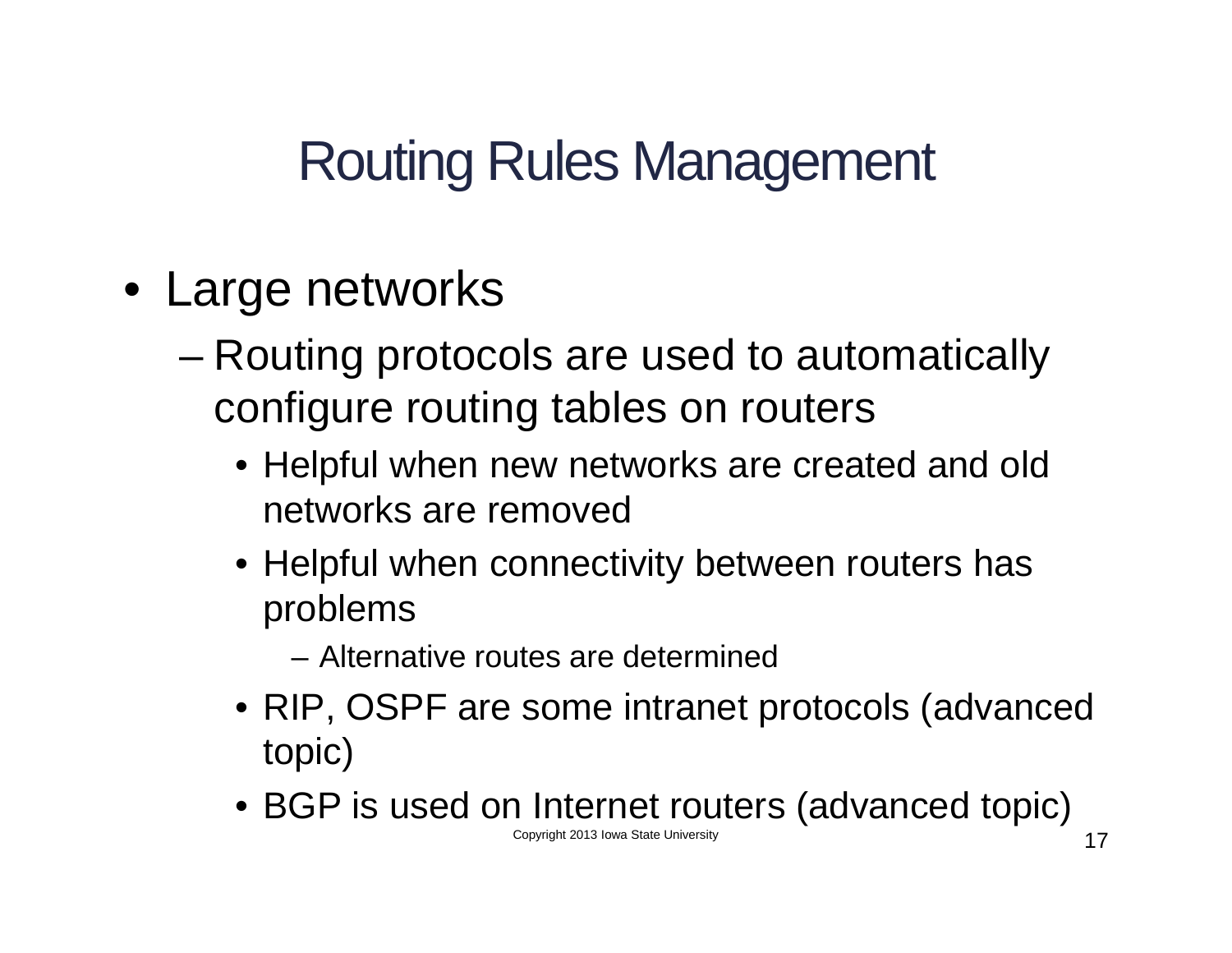# Routing Rules Management

- Small stable networks
	- Routing protocols are not needed
	- Routing protocols can be complicated
	- Manual routing configuration is simpler
		- If multiple paths exist between internal destinations and sources, dynamic routing protocols might be helpful.
	- Manual routing is more secure
		- Routing protocols can be manipulated and can result in paths between devices being used or avoided although better path options exist.
		- Trust can result in routers being convinced to flow traffic through a compromised device allows for packet capture and analysis – source of secrets loss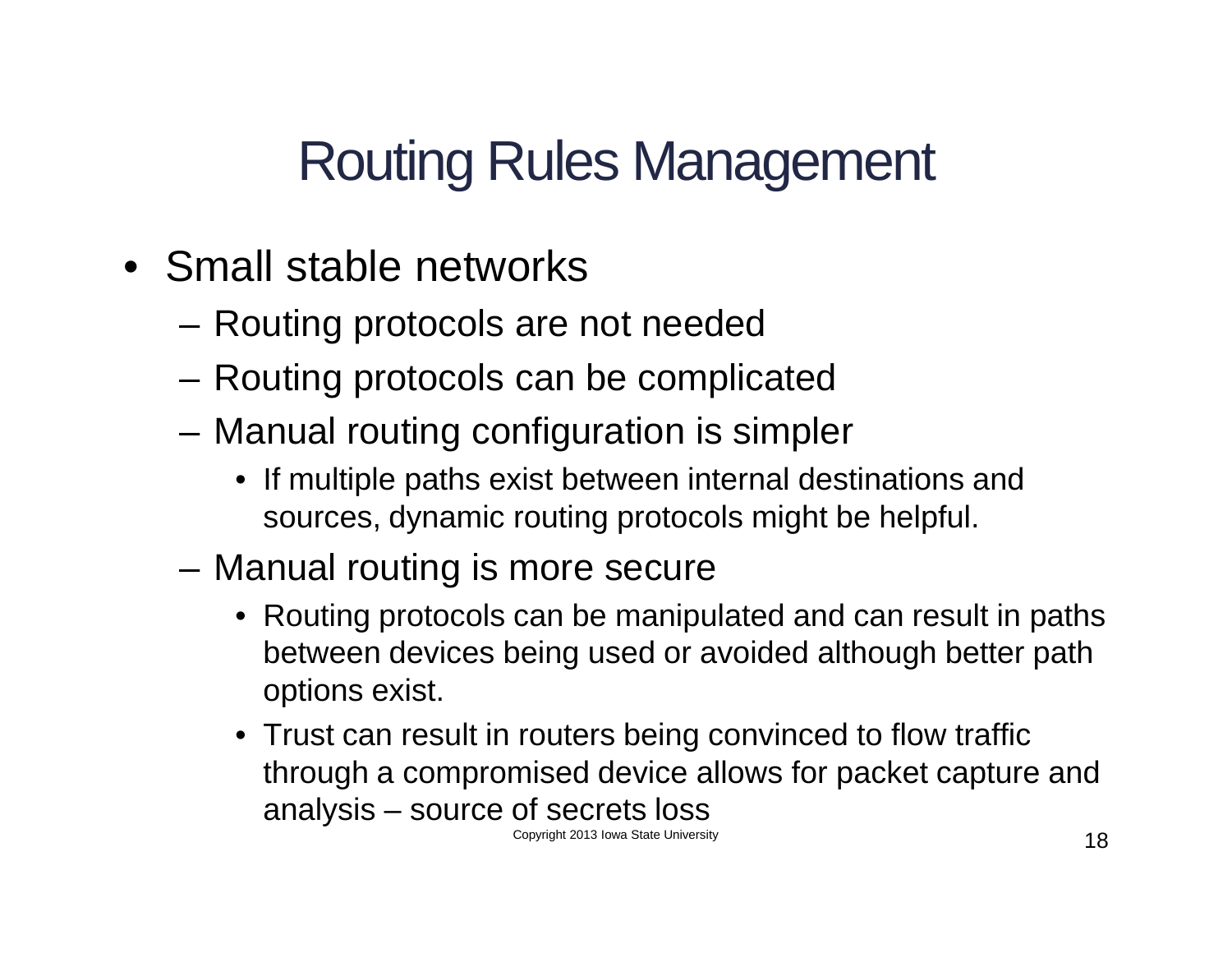# Firewalls and Routing

- Layer 3 and Layer 7 firewalls require each interface to be on different IP subnets
	- Routing function occurs after decision to pass traffic
	- Broken routing may cause firewall troubles, so a problem may not be with firewall rules
	- Don't forget the firewall's routing tables
- Getting the Inside and Outside interfaces switched around can also break connectivity
	- Normally happens during firewall installation and initial configuration Copyright 2013 Iowa State University 19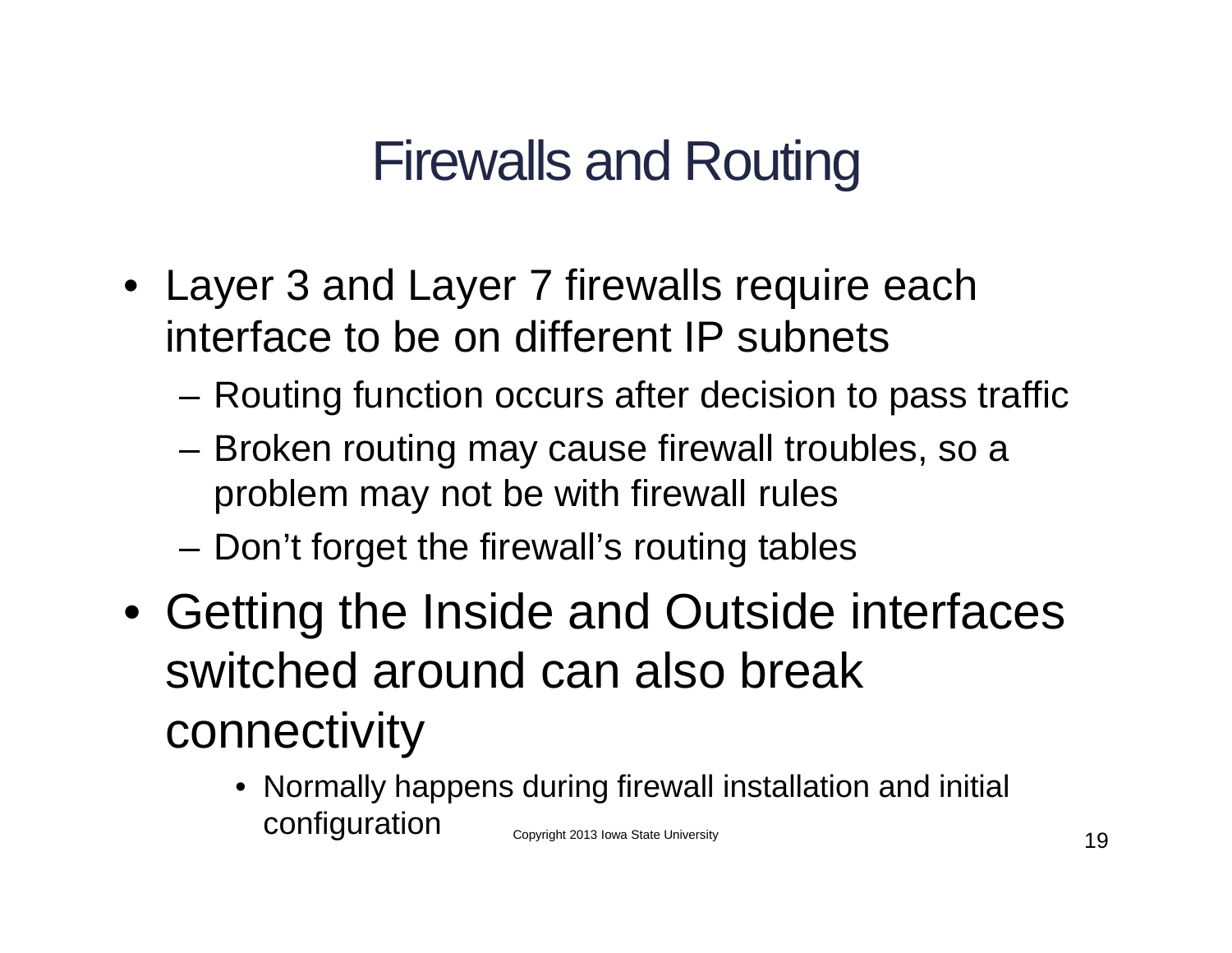- Sending network traffic in a form that firewalls, routers and other network devices may not recognize its true nature or purpose.
- The recipient will need to know how to process the tunneled traffic
- Legitimate purposes:
	- Proxy connections
	- Network traffic encryption

Copyright 2013 Iowa State University  $20$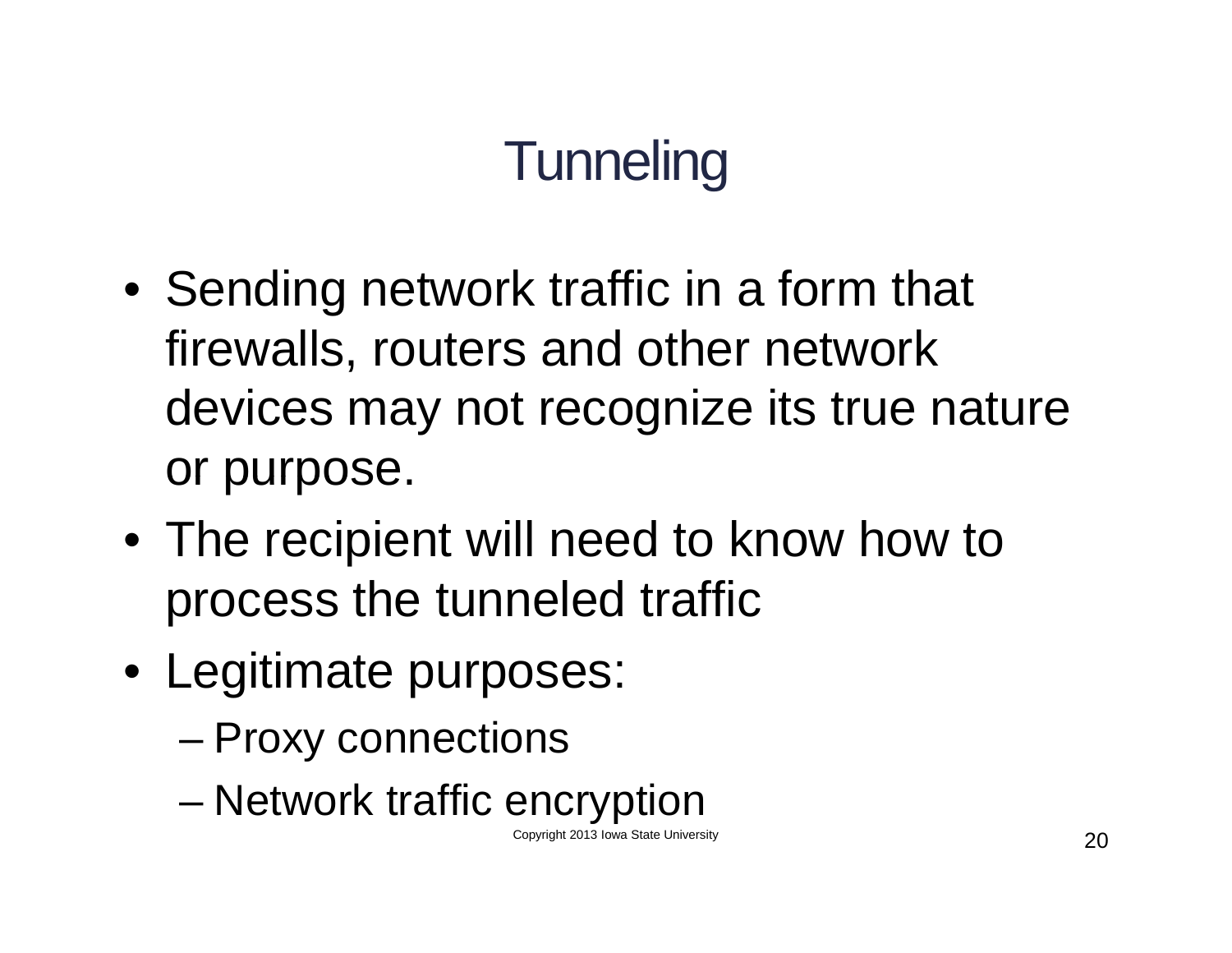- Not so legitimate:
	- Playing multi-player video games over the HTTP port (TCP port 80)
	- Malware calling home over commonly permitted ports.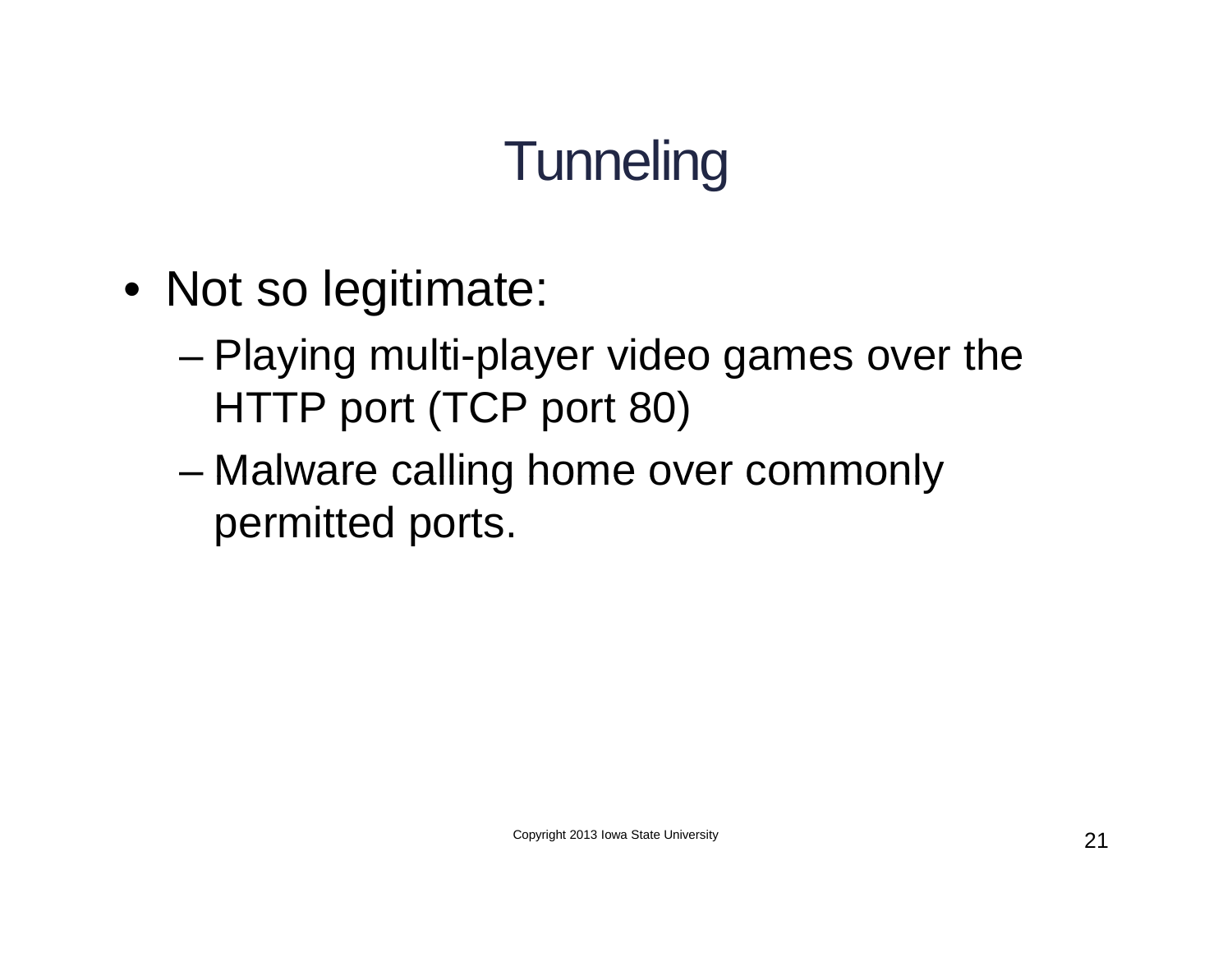- How does it work?
	- Network protocol stack design implements the concept of encapsulation
	- Each protocol layer has functions to perform on received and soon to be transmitted data
	- Each protocol layer is logically interacting with its peer layer on the destination
	- These interactions require sharing information
	- The to data the user desires to transmit is the  $\lq\lq$ payload"  $\lq\lq$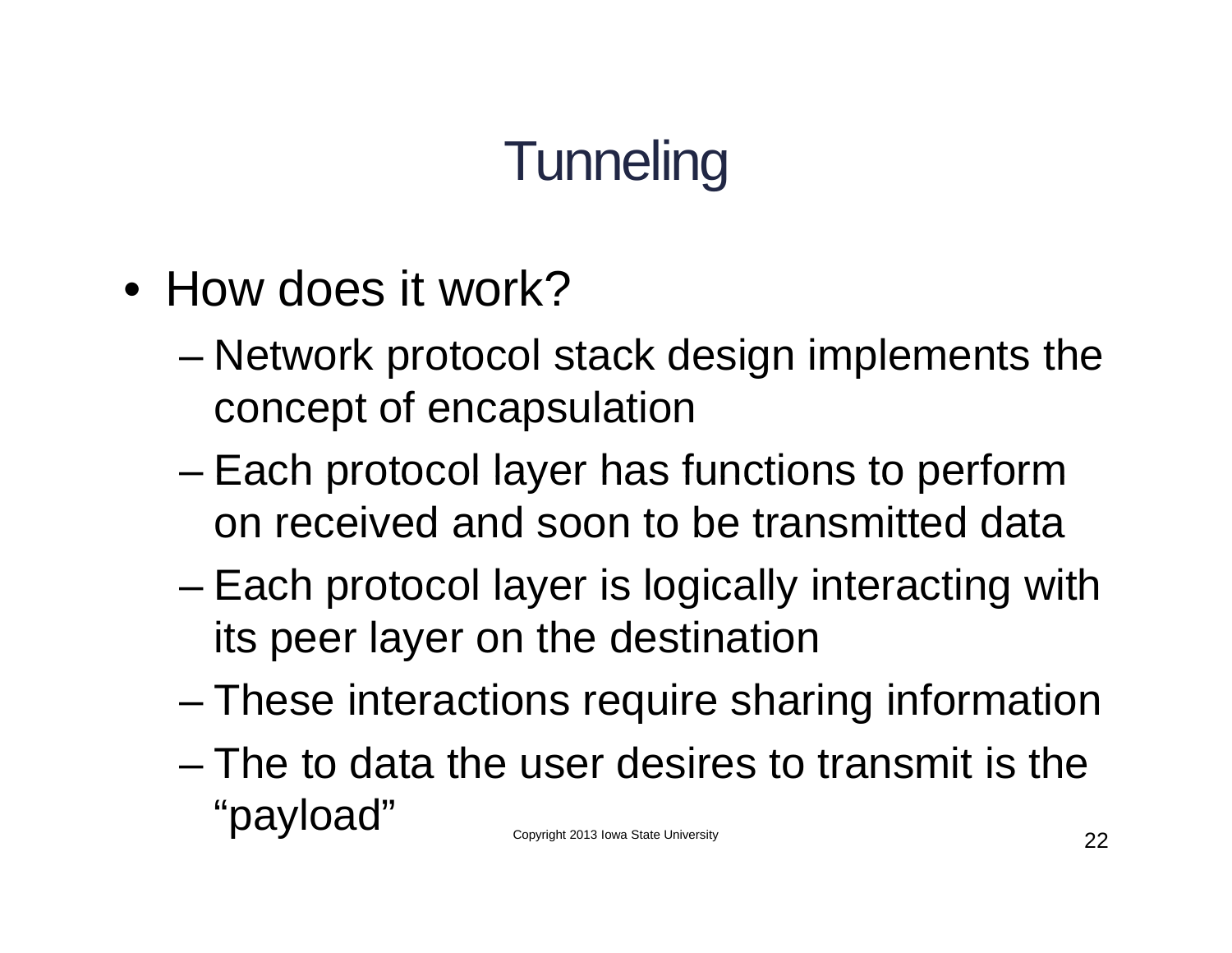# **Encapsulation**

- As the payload is passed down the stack to the point of physical transmission, each layer attaches its necessary pieces of information
- After the last layer adds its pieces of information it is transmitted
- The destination's stack will interpret the appropriate piece and strip it off before passing the received information higher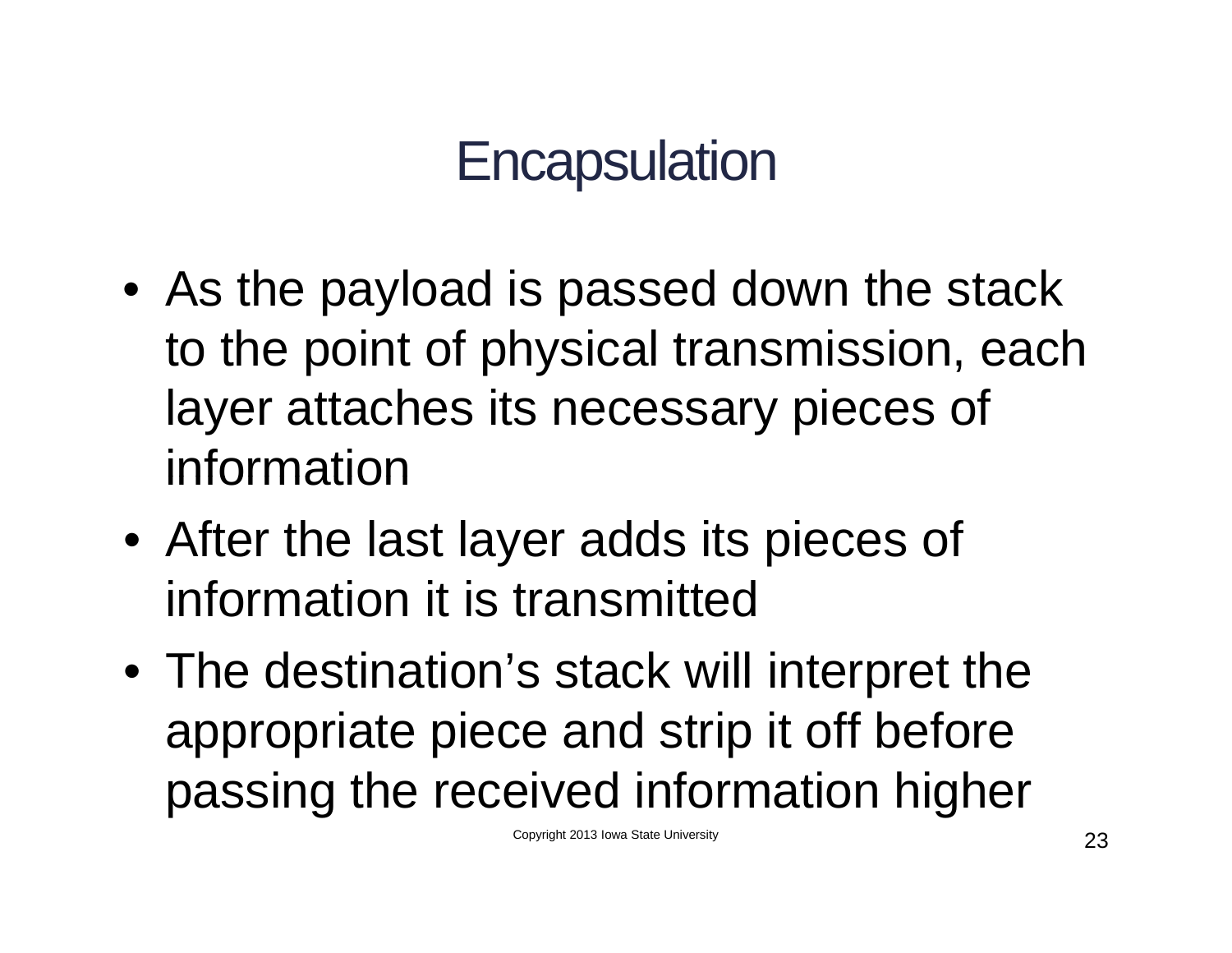#### **Encapsulation**



Copyright 2013 Iowa State University 24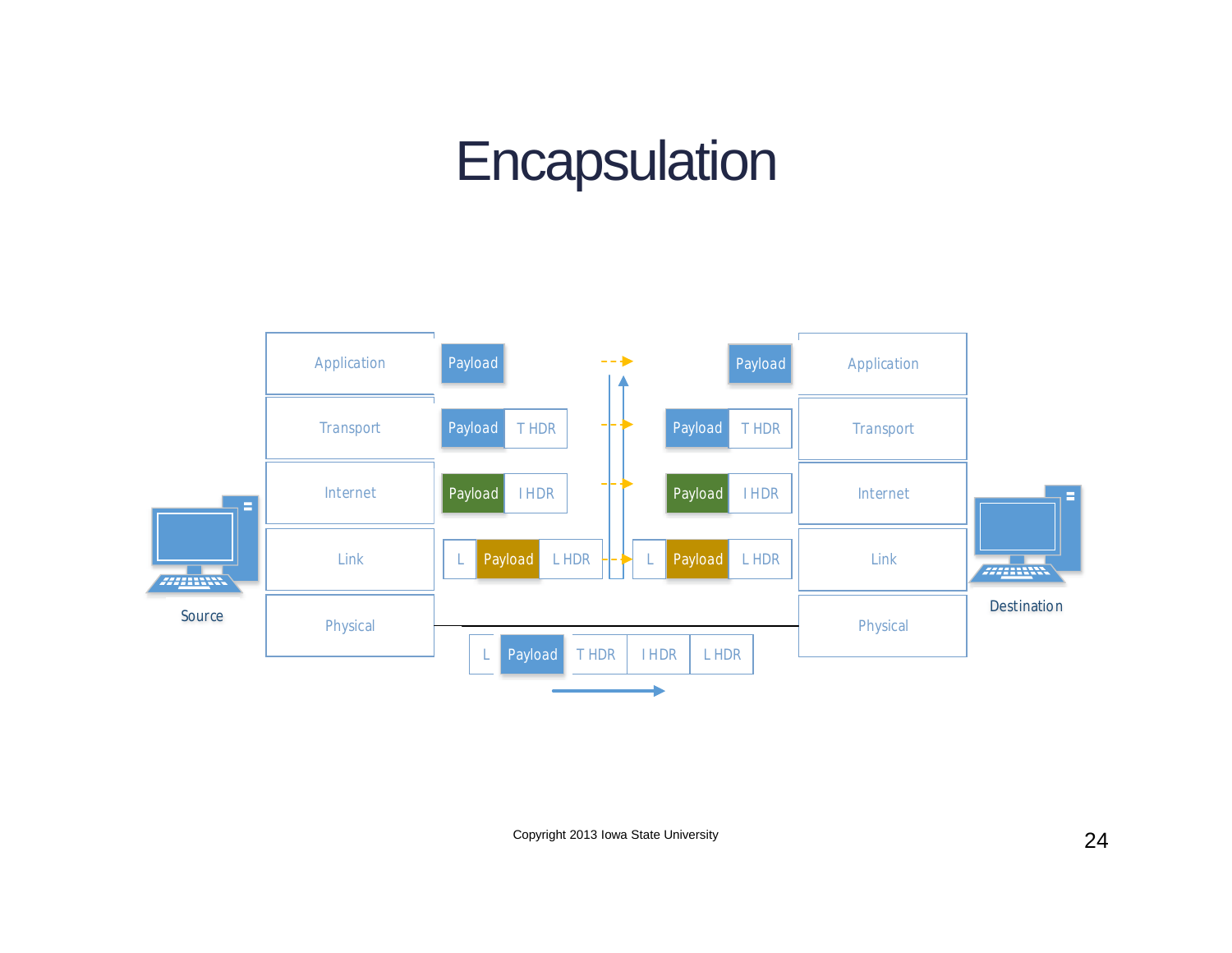- The process of each layer contributing its information and the receiver's peer layers stripping if off is called encapsulation.
- Tunneling takes advantage of this activity

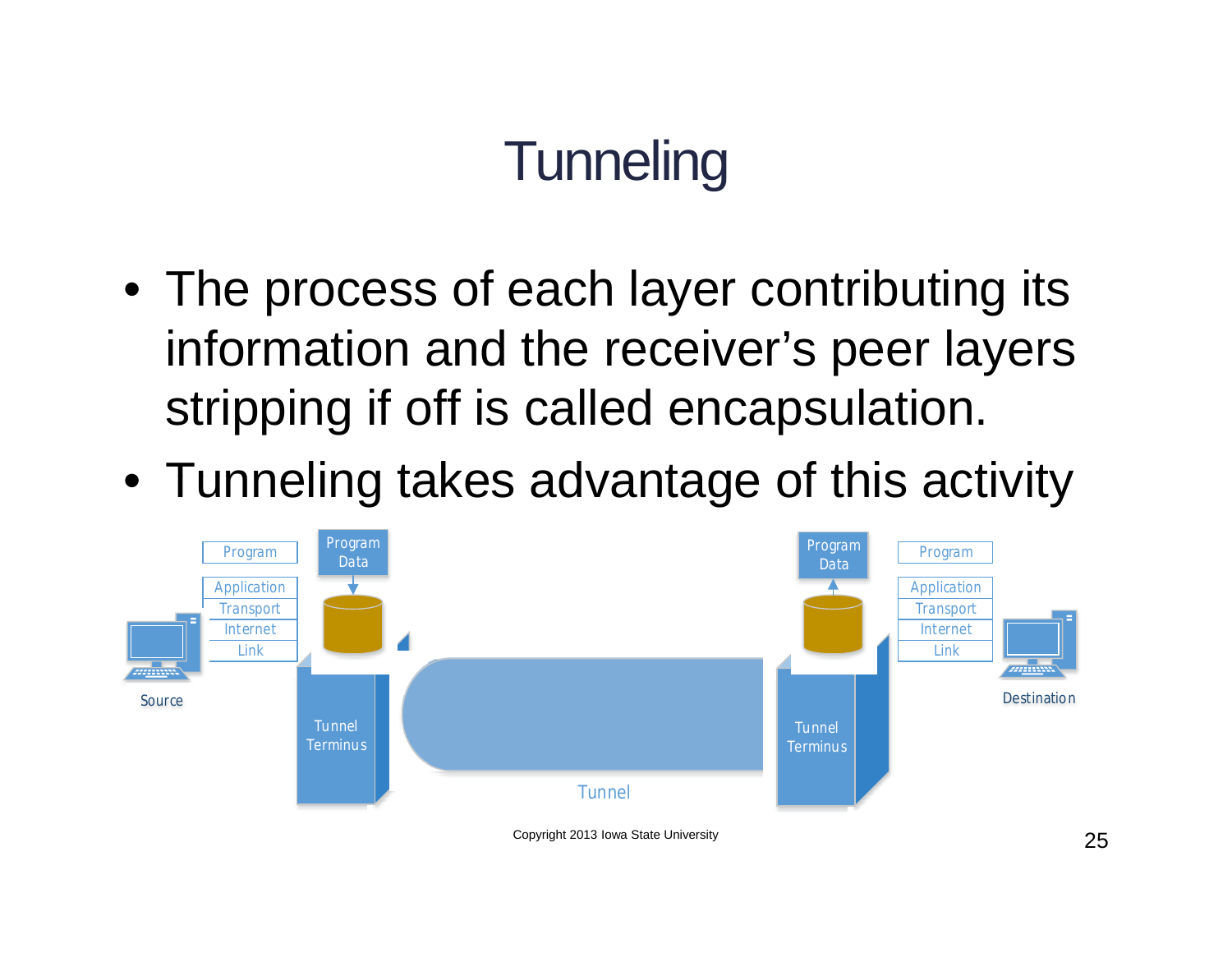# Proxied Connections

- Keyhole supports HTTP, HTTPs and FTP
- Many browsers understand proxied connections
	- Browser makes an HTTP connection to proxy
	- In the payload is the entire URL, so proxy knows target server
		- Normally browser makes direct HTTP connection to server and only passes path to content to server – server info is redundant to server
		- Proxy makes connection like browser to server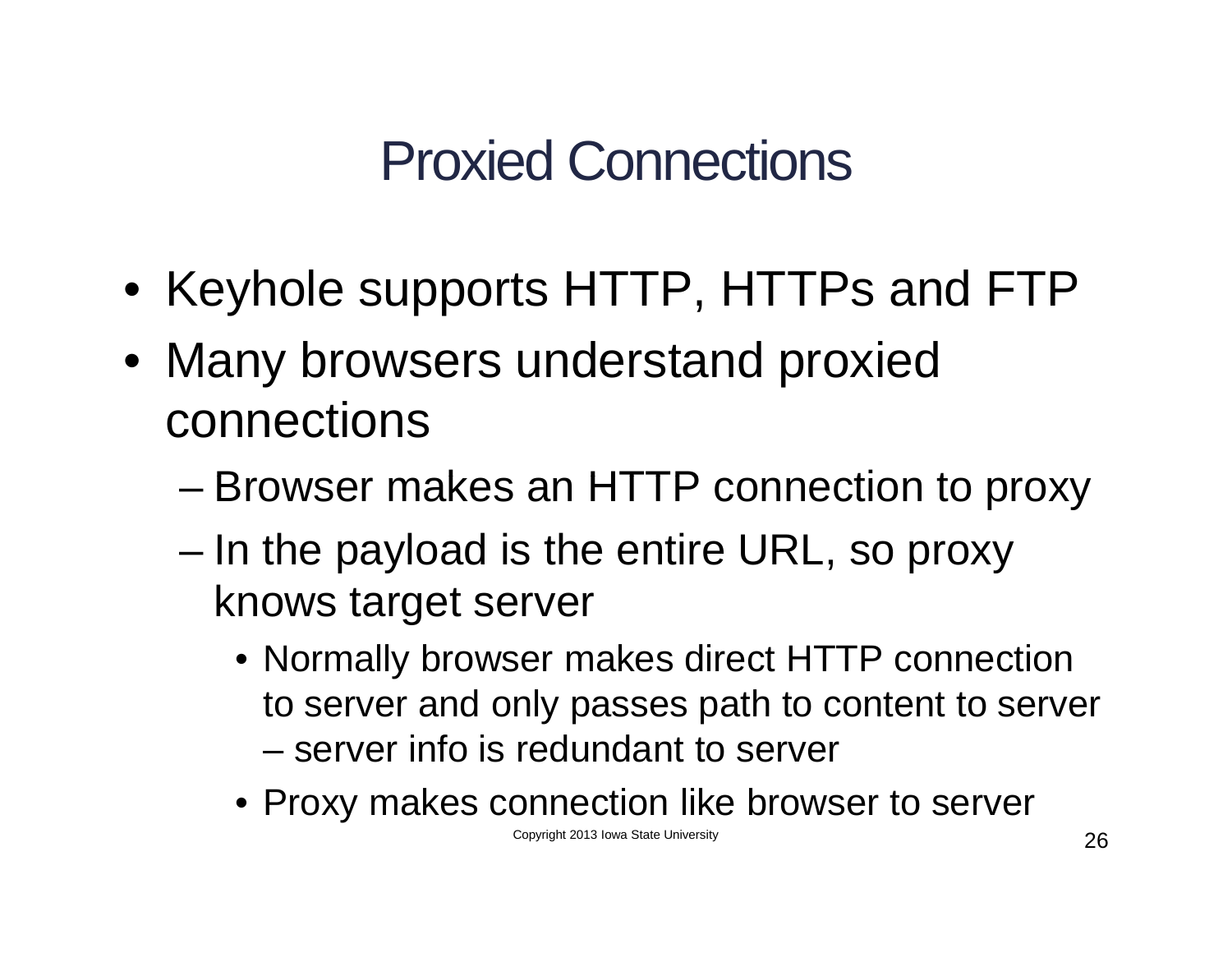# Proxied Connection

- Proxy passes page request information to server and receives reply
- Proxy passes reply back to browser
- But, in ISEAGE two proxies are needed.
	- The inside proxy knows about the outside proxy
	- It makes a new proxied connection and forwards the URL to the outside proxy.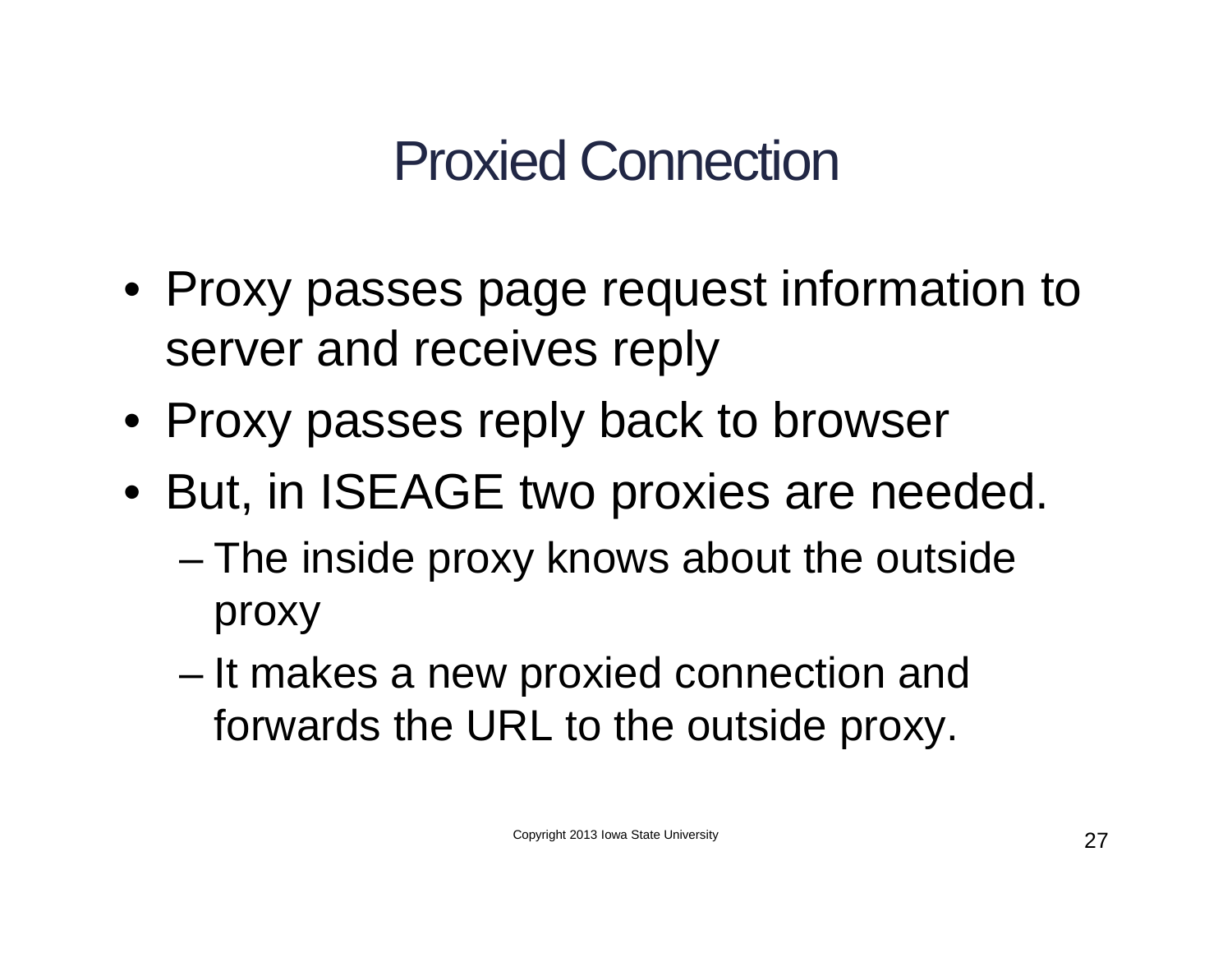# Proxied Connection

- **ISEAGE** behaves like the Internet
	- All IP address are treated as internal to ISEAGE
		- Why route an IP address anywhere beyond immediate reach?
	- Contact to the true holder of an IP address requires the connection to tunnel to a known ISEAGE routed and reachable address
		- Once passed though all of ISEAGE routing, the proxy knows how to get to the real server on the Internet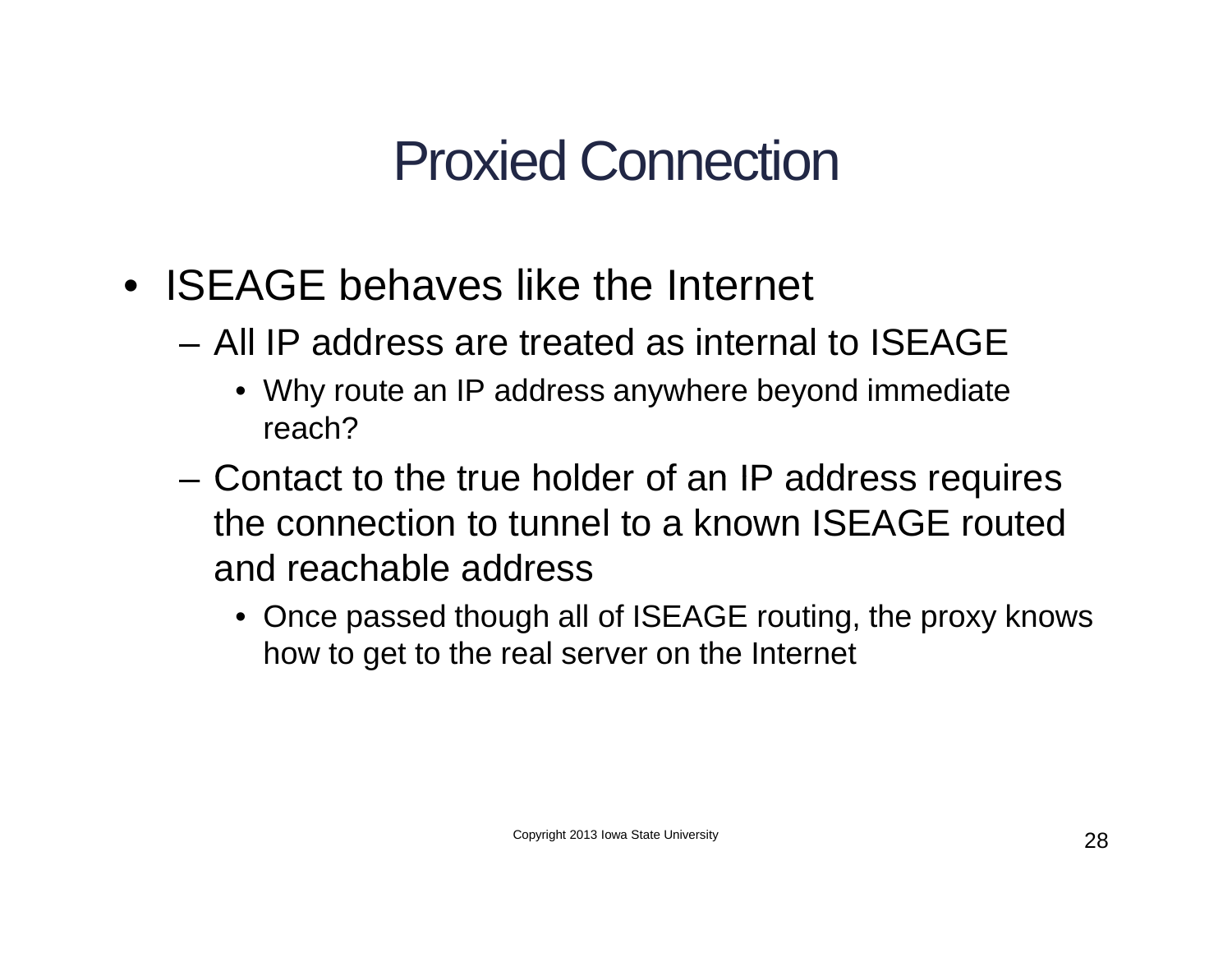# Proxied Connection

- FTP proxing is even fancier tunneling
	- Browser makes HTTP connection to proxy with FTP URL using HTTP commands
	- Assuming only one proxy, proxy issues FTP connection and uses FTP commands
	- Directory listings and file content is passed to proxy via FTP
	- Proxy translates FTP content for browser using HTTP and HTML
	- Browser processes the HTTP content

Copyright 2013 Iowa State University **29**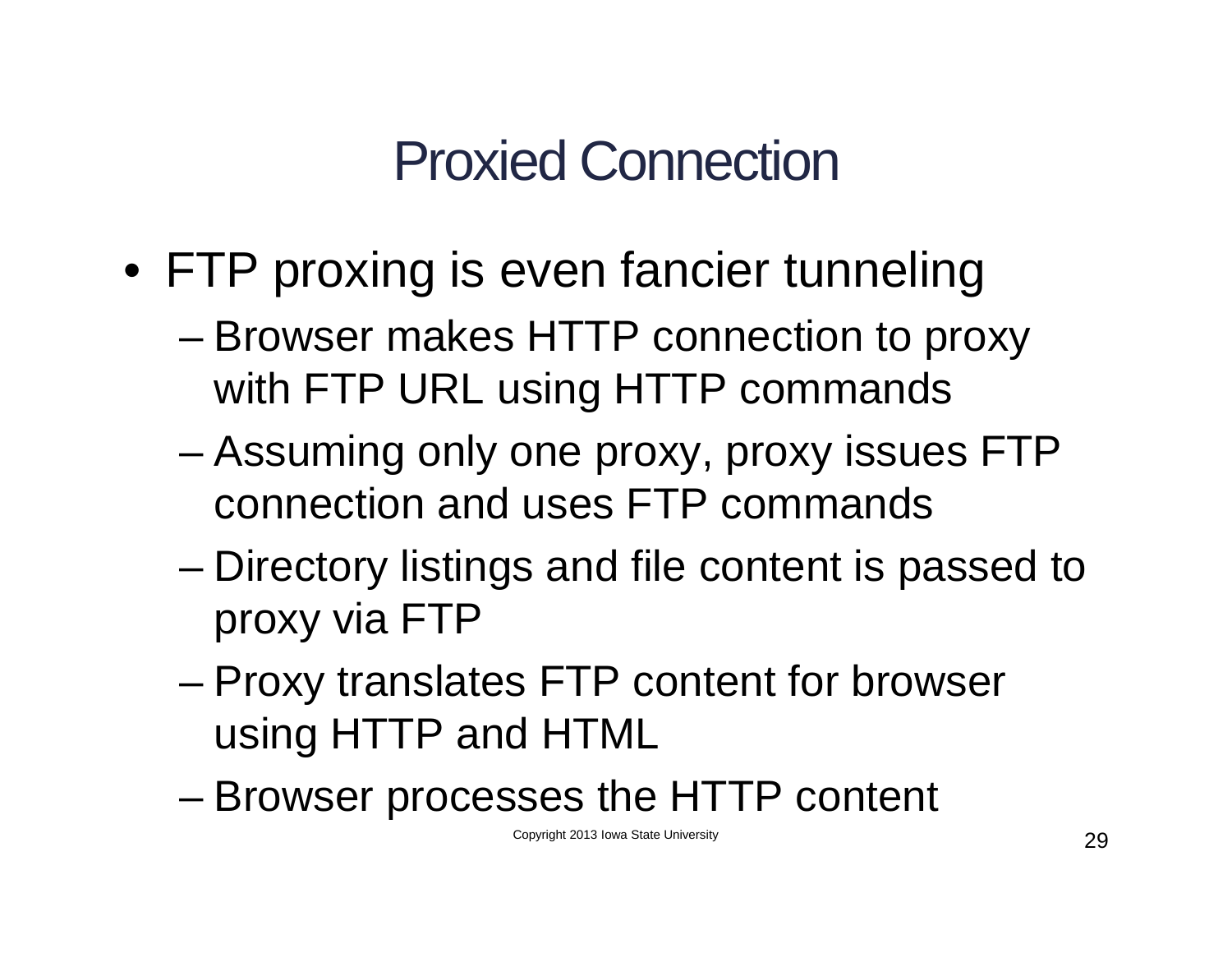# Encrypting tunnels

- They can occur at any layer in stack
	- Point-to-point (HTTP+SSL/TLS, SSH, RDP)
	- Point-to-Network (SSL, IPSEC, IPv6)
	- Net-to-Net (IPSEC,IPv6)
- Virtual Private Networks (VPNs) use centralized network devices
- Traffic before and after tunnel terminus is not encrypted
	- Big e-commerce sites use specialized SSL devices and pass traffic to WWW server in the clear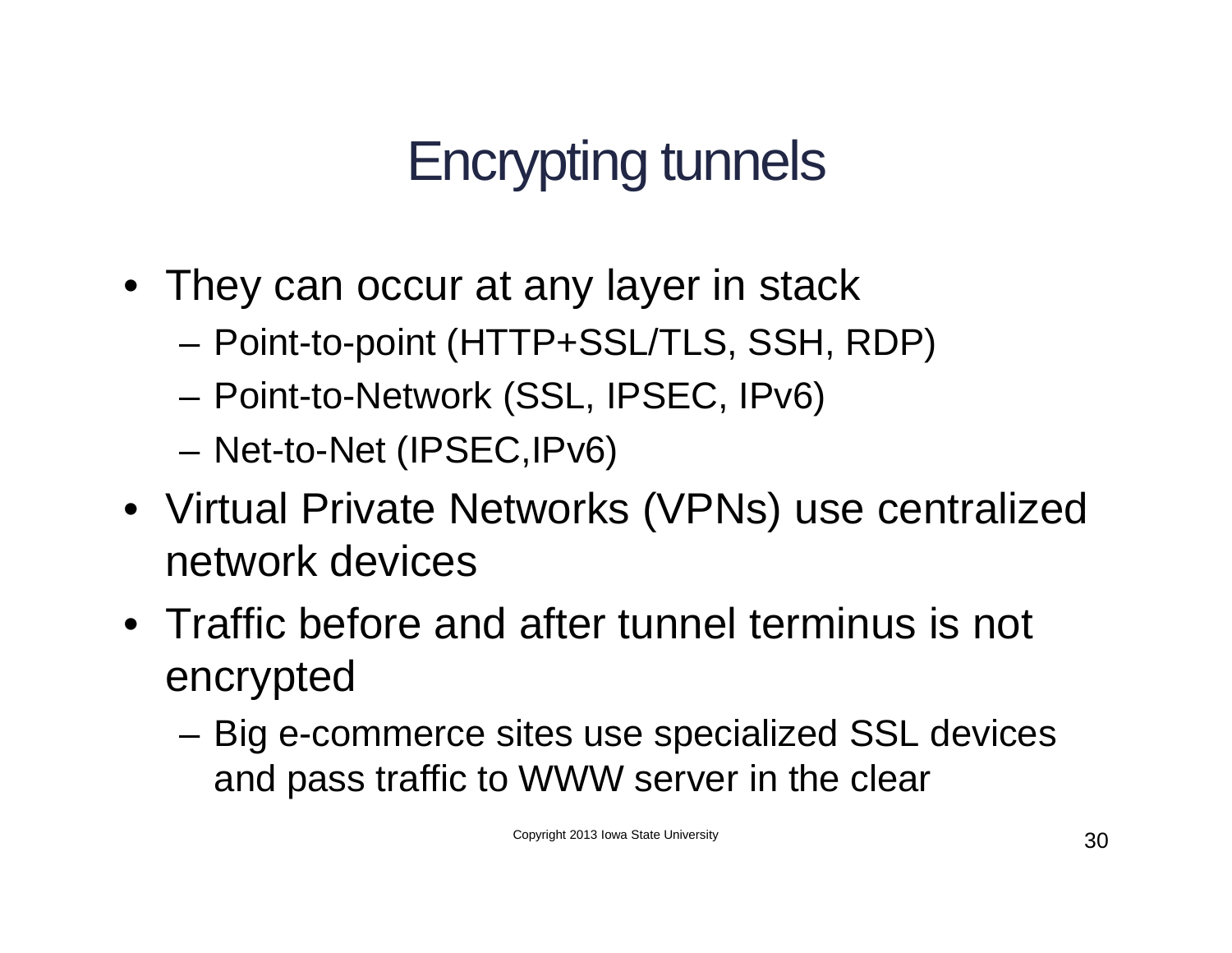# Encrypting Tunnels

- SSL/TLS can be used to tunnel any TCP enabled protocol
	- Practical, so long there is tunnel terminus on the client and server side.
- IPSEC for IPv4 and IPv6 create tunnels at the Internet (IP) layer.
	- The potential is to encrypt any IP related protocol (ICMP, TCP, UDP, etc.)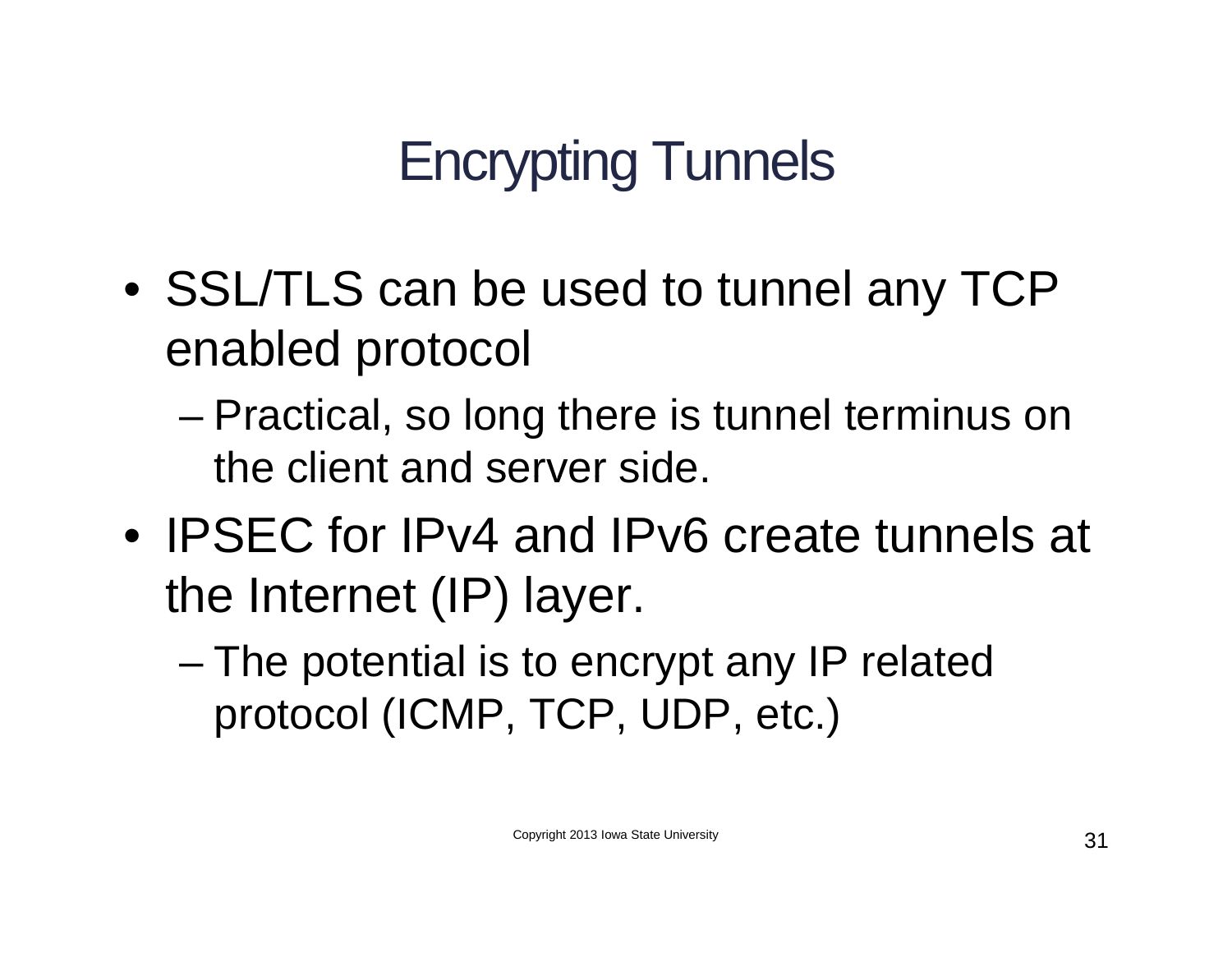# Private Address Ranges

• The IPv4 address space is smaller than current Internet needs

– But, big enough for any one organization

- To stretch out the usefulness of IPv4 addressing, some addresses are reserved as private
	- Internet routers do not have routing rules to forward packets to private addresses
		- Some have rules to discard related packets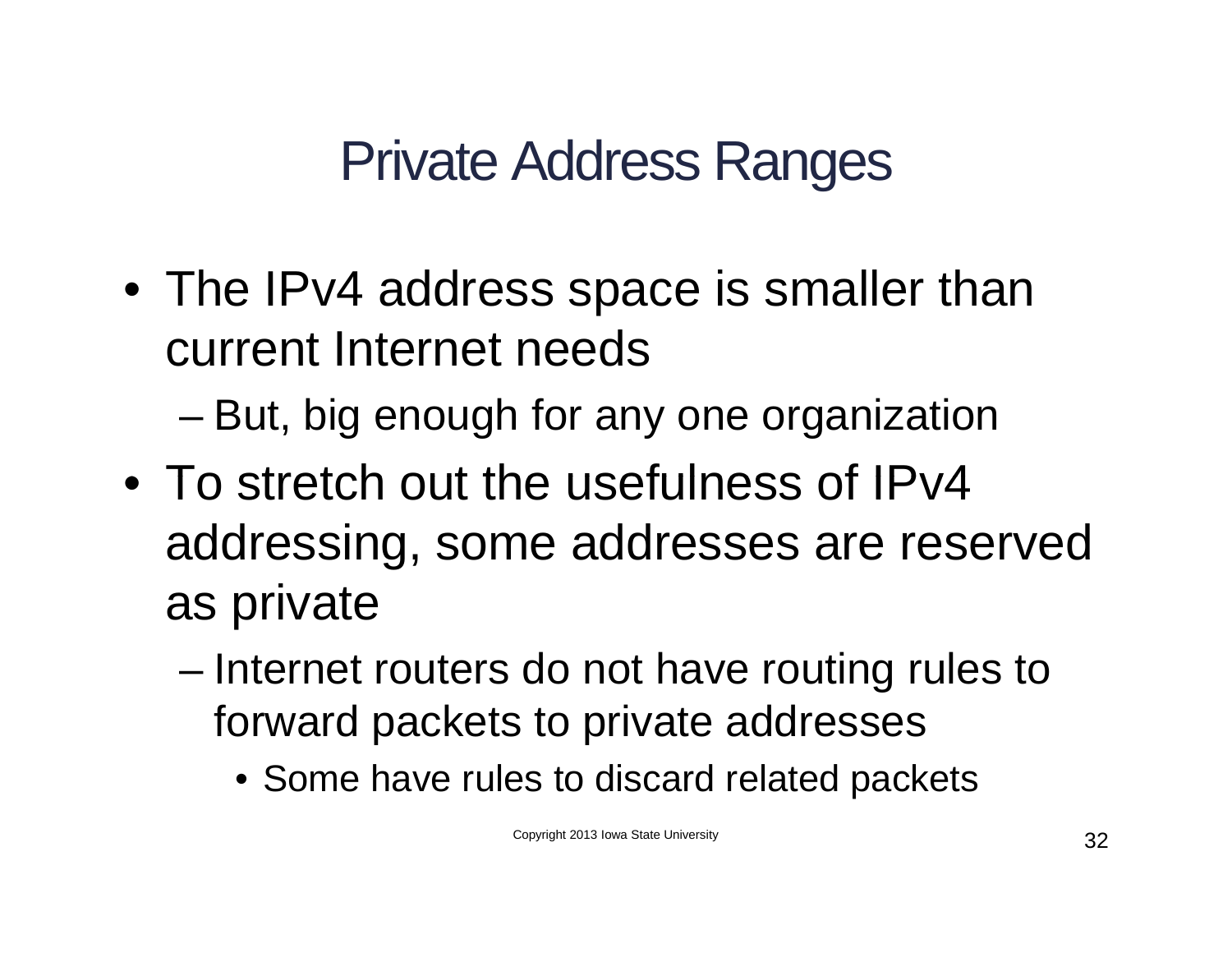#### Private Address Ranges

- Private addresses used within organizations
- Communication to or from the organization over Internet requires non-private, scarce, routable addresses
- Private Address Ranges
	- 10.0.0.0 10.255.255.255 Class A
	- $-172.16.0.0 172.31.255.255 16 Class B's$
	- 192.168.0.0 192.168.255.255 256 Class C's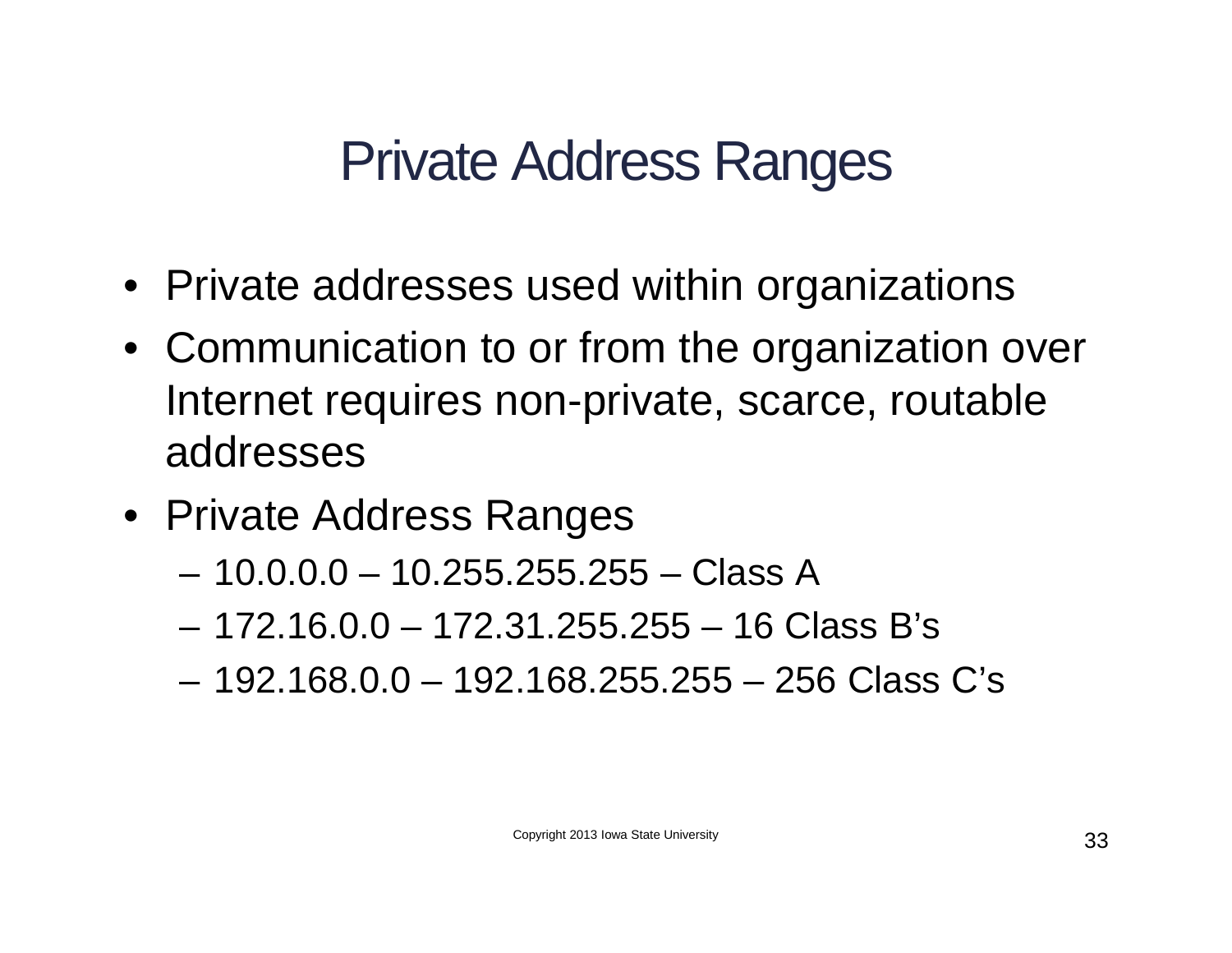#### Network Address Translation

- How does a PC with 172.16.12.45 get packets to and from to [www.google.com?](http://www.google.com)
	- With a device that replaces the source 172.16.12.45 address with a routable address
	- Received packets for original requestor are adjusted so the destination address is 172.16.12.45, which the org.'s internal network and PC recognize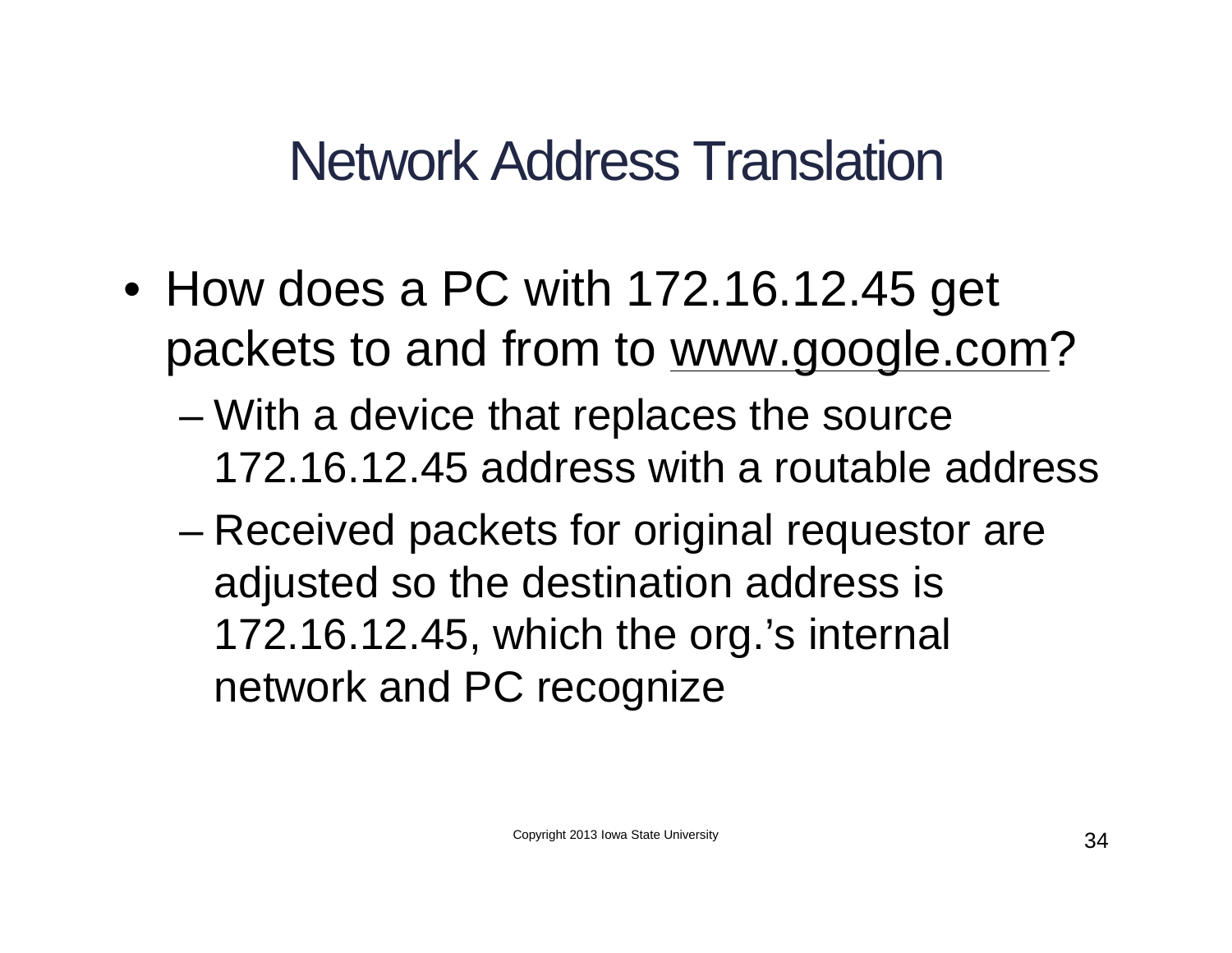#### Network Address Translation

- There are hundreds of internal devices in organization, do we need hundreds of routable addresses?
	- No. Connections from networked devices typically use protocols that use TCP or UDP
		- Client address and port saved in a table with translated address and new client port
		- Received packets are matched in the table, so more than one device or connection can be mapped to one routable address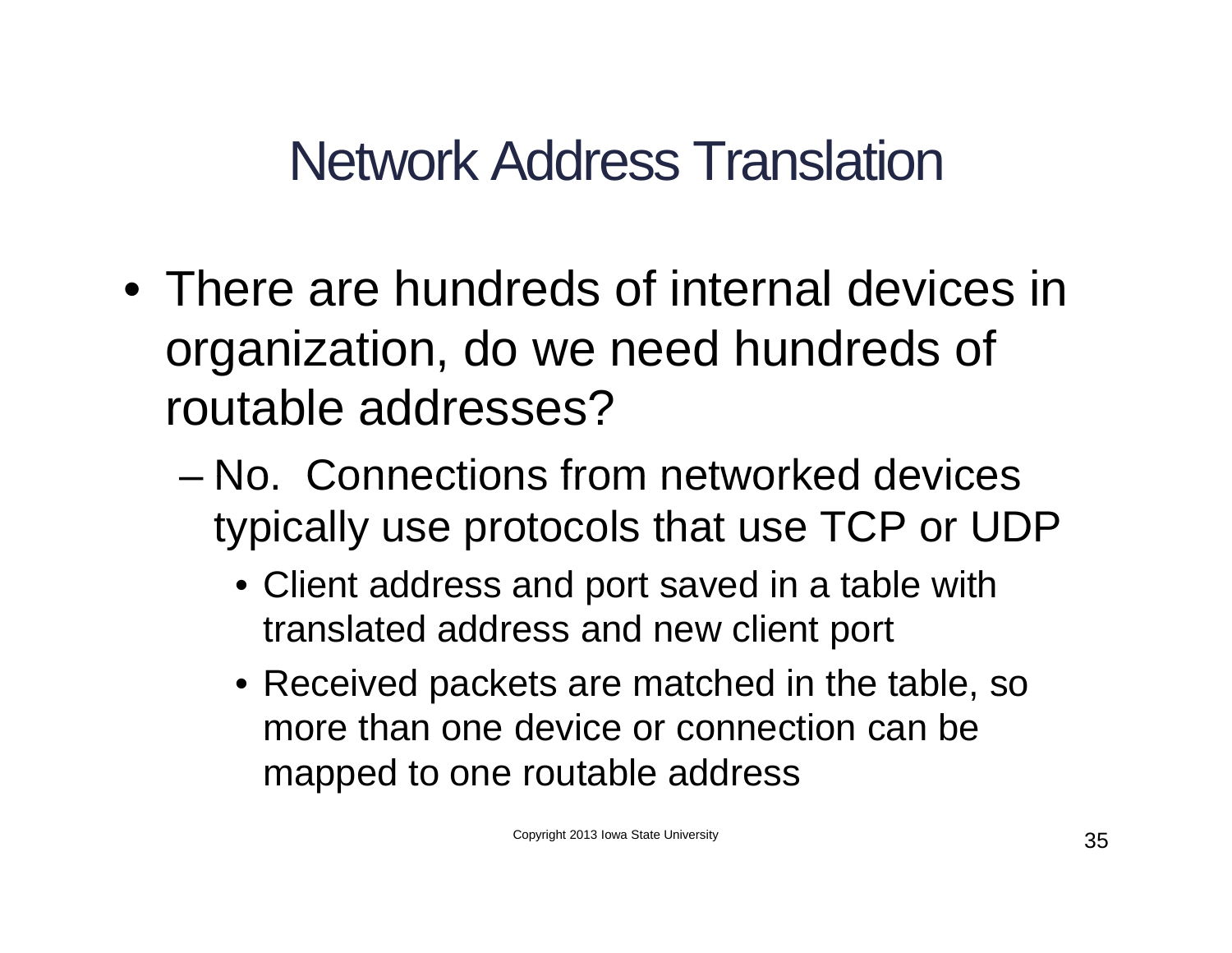#### Network Address Translation

- Static NAT
	- Allows a server configured with private address to be consistently accessed by Internet clients on same address
		- There is a 1:1 mapping of addresses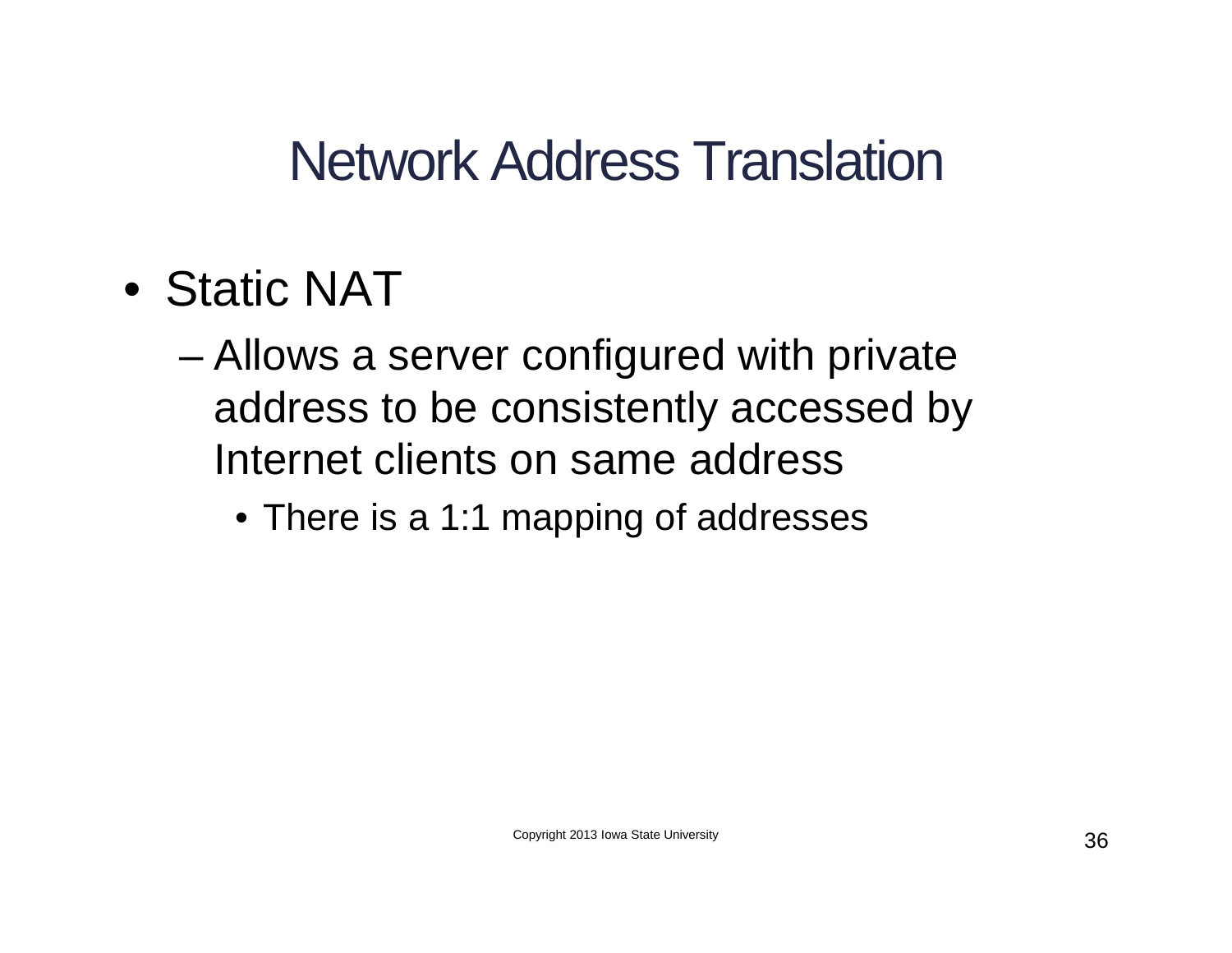

Copyright 2013 Iowa State University **37**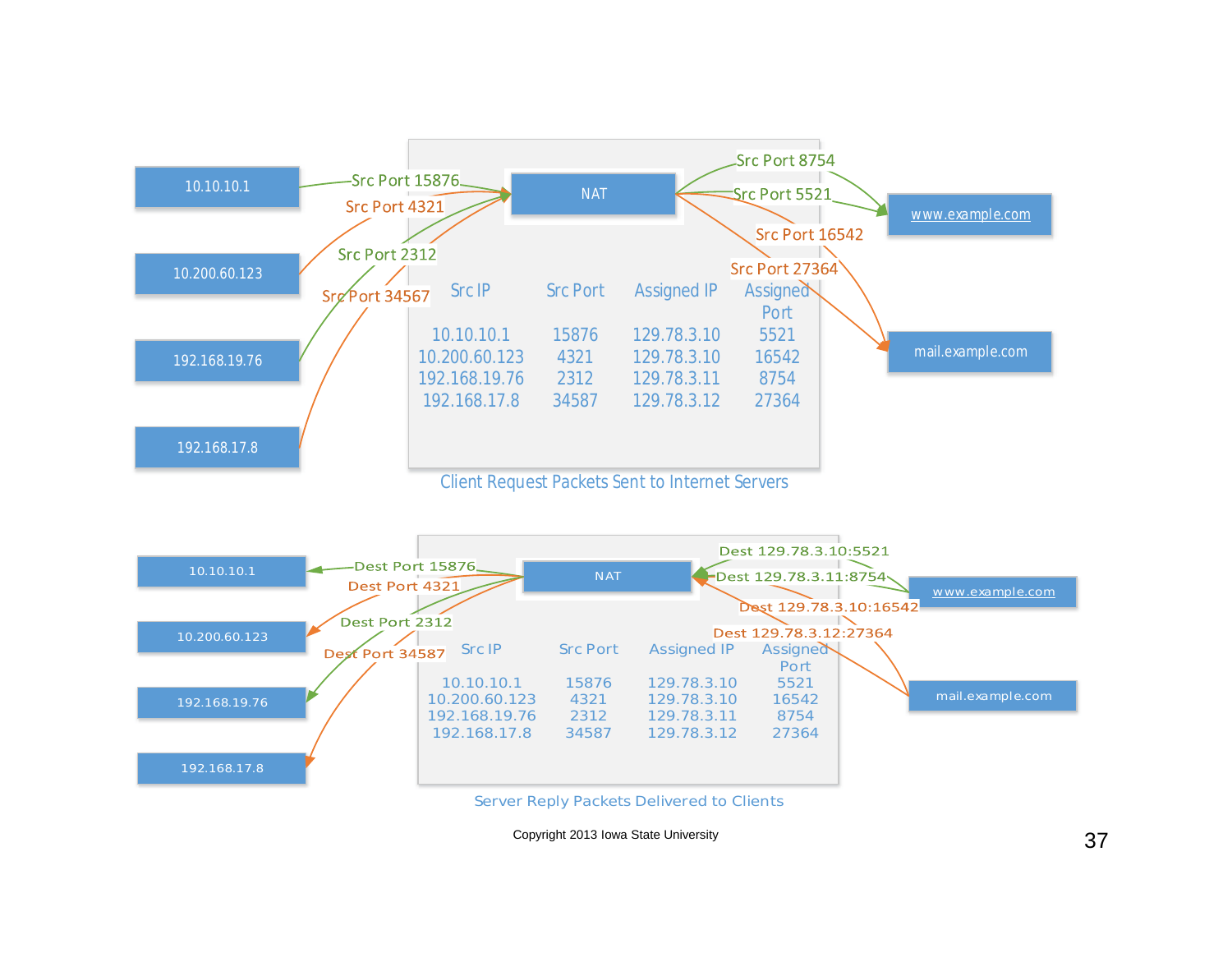#### Dynamic and Static NAT

![](_page_37_Figure_1.jpeg)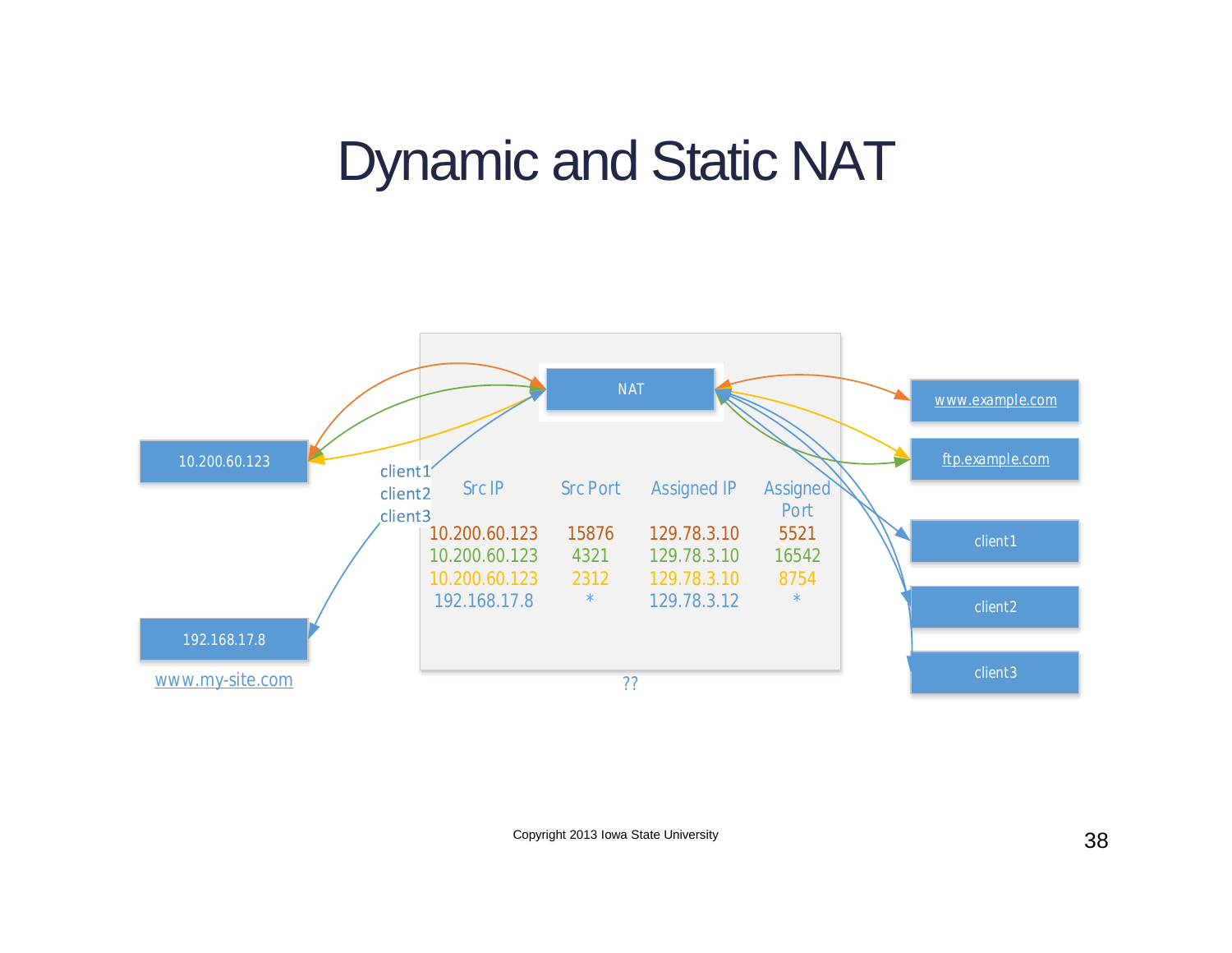## Firewall Features

- Outbound network usage control across a boundary
- Limit inbound traffic across a boundary to a trusted network or host
- Perform NAT functions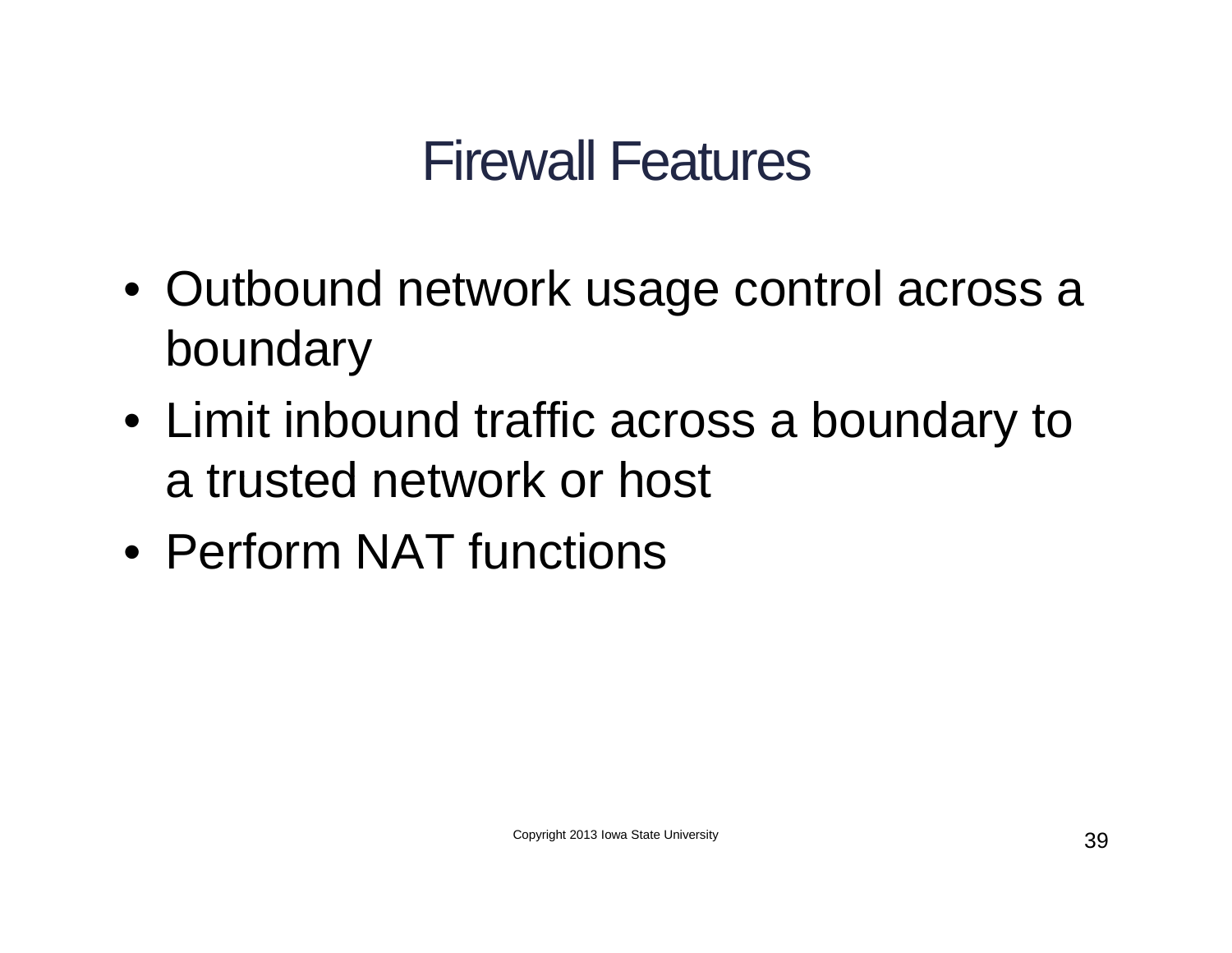# Firewall Policy

- Security Policy Enforcement
	- Rules should justifiable with respect to security policy, guidelines, standards or practices
	- Access control list entry parameters consist of
		- Source port, source ip address, destination port, destination ip address
		- Rule order typically matters
			- First rule to match traffic in question will be applied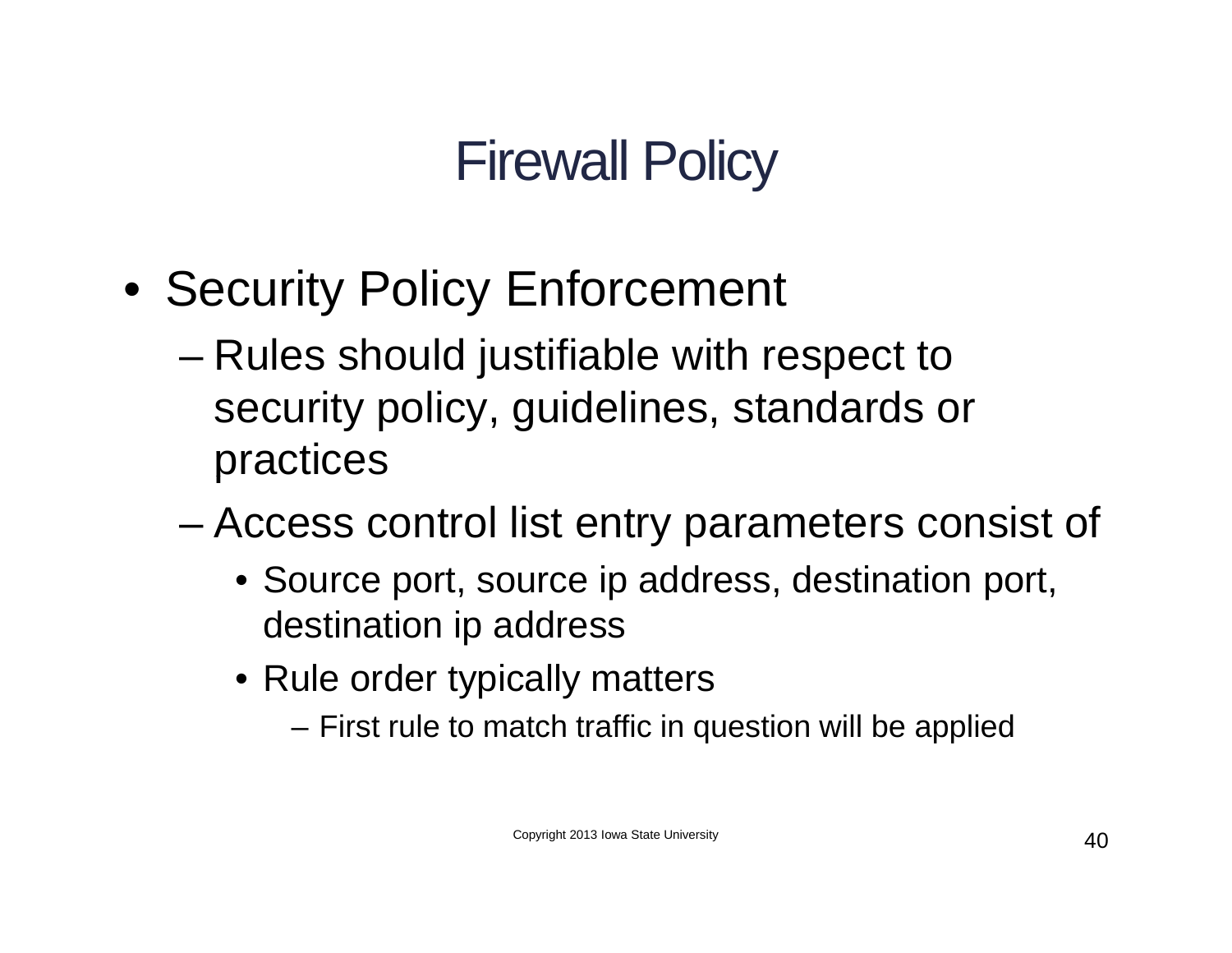# **NAT Policy**

- Configure internal host range that will be mapped and to what IP addresses
- Static NAT needs to be configured
	- Useful for providing access to system residing in a secured network and possibly lacks a routable address.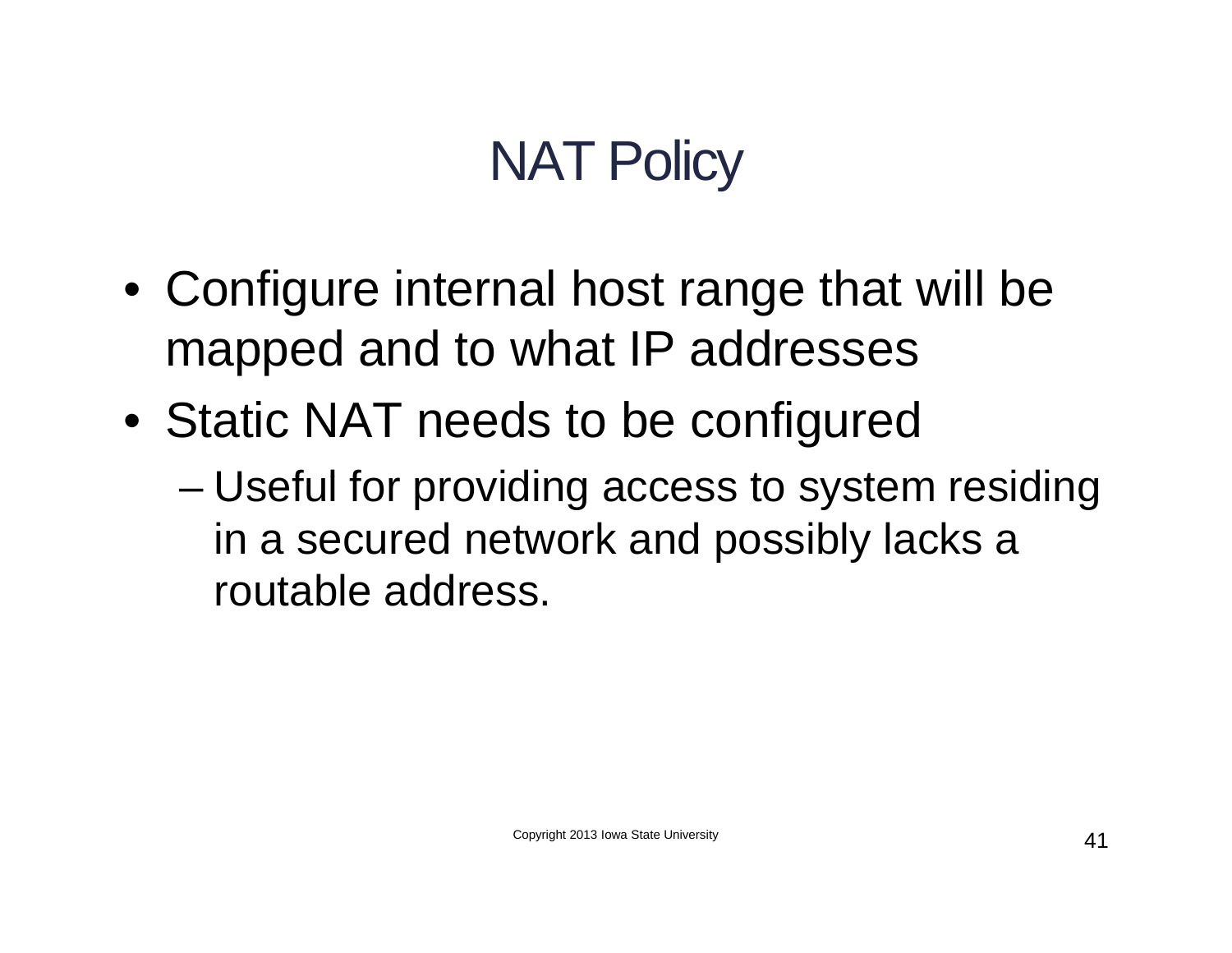#### Pfsense Firewall Administration

- Console
	- Minimal configuration
	- Operational control
- Trusted client
	- Web based policy administration